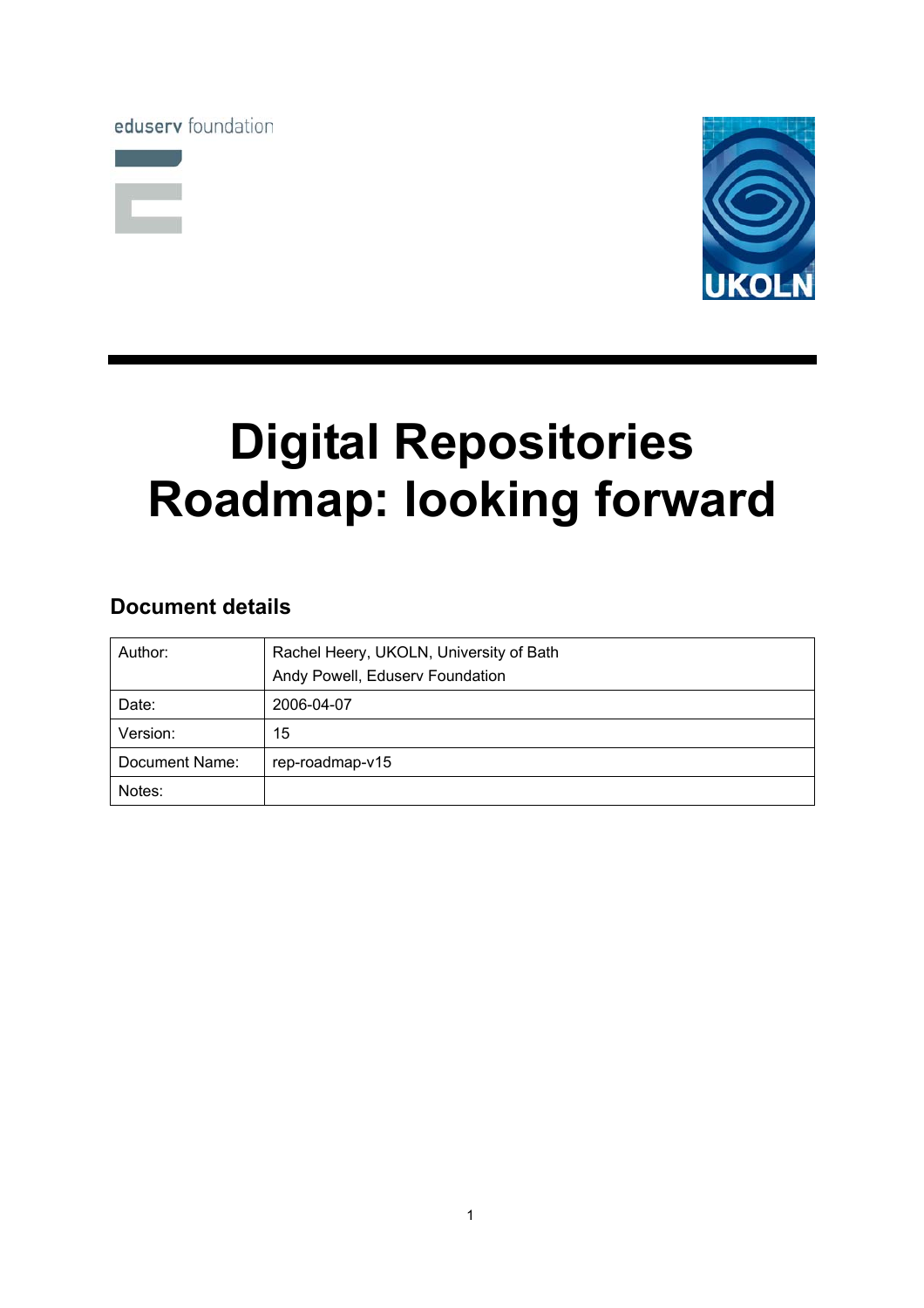# **Acknowledgement to contributors**

The authors would like to thank the following people, who contributed to the roadmap by completing an email questionnaire or commenting on previous versions. The authors take responsibility for interpreting the answers and for any change of emphasis that comes with collating the viewpoints of the various contributors.

- Sheila Anderson, AHDS
- Paul Ayris, UCL
- Phil Barker, CETIS
- Rachel Bruce, JISC
- Lorna Campbell, CETIS
- Fred Friend, UCL
- Mike Hursthouse, University of Southampton
- Bryan Lawrence, CCLRC
- John MacColl, University of Edinburgh
- David Medyckyj-Scott, EDINA
- James Reid, EDINA
- Stephen Rogers, MIMAS
- Andrew Rothery, University of Worcester
- Pauline Simpson, University of Southampton

# **Acknowledgement to funders**

This work was funded by the JISC as part of the Digital Repositories Programme.

UKOLN is funded by the MLA: The Museums, Libraries and Archives Council, the Joint Information Systems Committee (JISC) of the Higher and Further Education Funding Councils, as well as by project funding from the JISC and the European Union. UKOLN also receives support from the University of Bath where it is based.

Eduserv is a not-for-profit IT services group, born from services developed within universities from 1988. Eduserv now delivers innovative technology services predominantly to the public sector and the information industry. Services include access management, software and information licence negotiation, managed web hosting and web applications development. With the contributions generated from these activities the Eduserv Foundation funds initiatives to support the effective application of IT in education.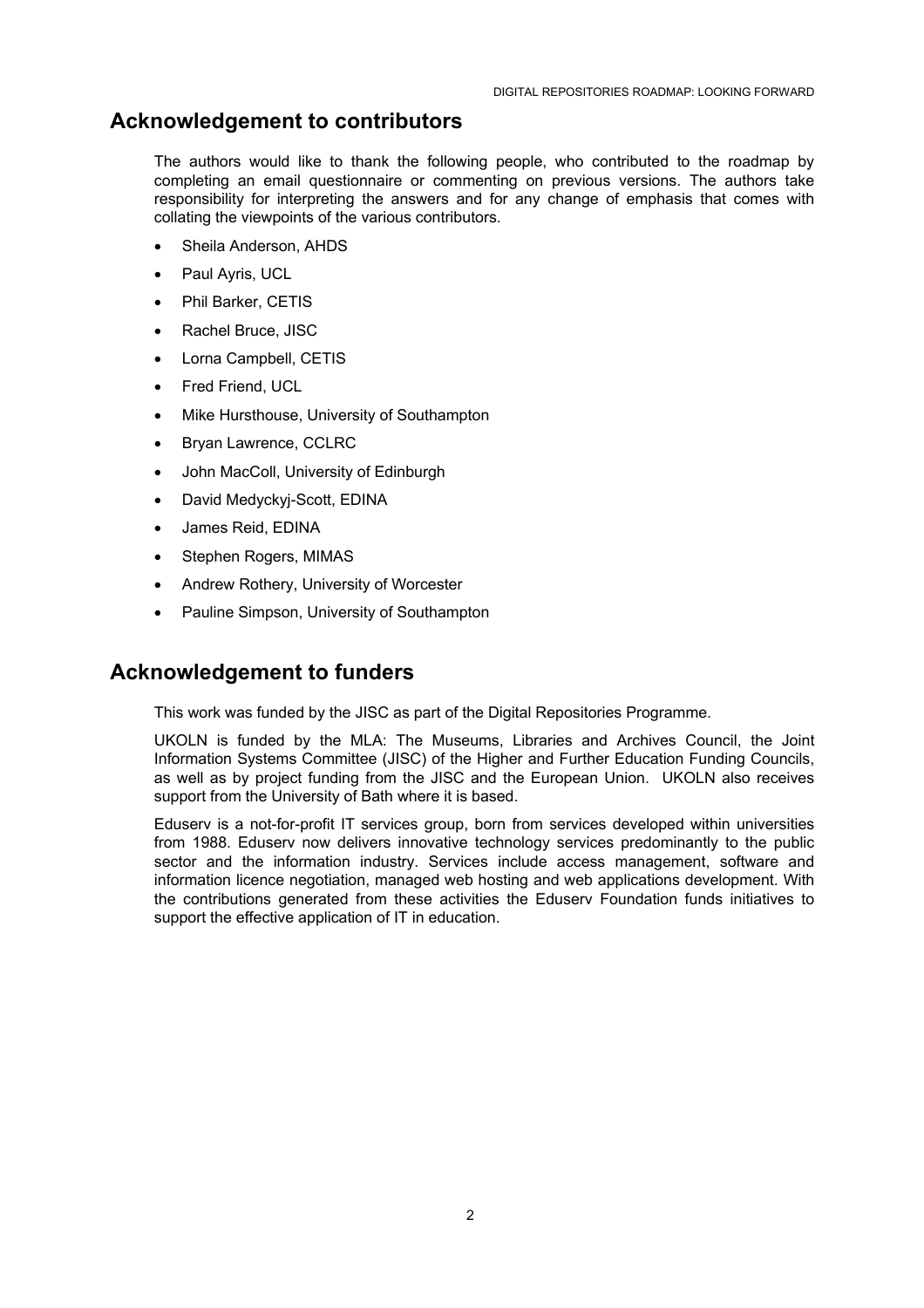| $\mathbf{2}$            |       |  |  |  |  |
|-------------------------|-------|--|--|--|--|
|                         | 2.1   |  |  |  |  |
|                         | 2.2   |  |  |  |  |
|                         | 2.3   |  |  |  |  |
|                         | 2.4   |  |  |  |  |
| 3                       |       |  |  |  |  |
| $\overline{\mathbf{4}}$ |       |  |  |  |  |
|                         | 4.1   |  |  |  |  |
|                         | 4.2   |  |  |  |  |
|                         | 4.2.1 |  |  |  |  |
|                         | 4.2.2 |  |  |  |  |
|                         | 4.2.3 |  |  |  |  |
|                         | 4.3   |  |  |  |  |
|                         | 4.3.1 |  |  |  |  |
|                         | 4.3.2 |  |  |  |  |
|                         | 4.3.3 |  |  |  |  |
| 5                       |       |  |  |  |  |
|                         | 5.1   |  |  |  |  |
|                         | 5.1.1 |  |  |  |  |
|                         |       |  |  |  |  |
|                         | 5.1.2 |  |  |  |  |
|                         | 5.1.3 |  |  |  |  |
|                         | 5.2   |  |  |  |  |
|                         | 5.2.1 |  |  |  |  |
|                         | 5.2.2 |  |  |  |  |
|                         | 5.2.3 |  |  |  |  |
|                         | 5.3   |  |  |  |  |
|                         | 5.3.1 |  |  |  |  |
|                         | 5.3.2 |  |  |  |  |
|                         | 5.3.3 |  |  |  |  |
|                         | 5.4   |  |  |  |  |
|                         | 5.4.1 |  |  |  |  |
|                         | 5.4.2 |  |  |  |  |
|                         | 5.4.3 |  |  |  |  |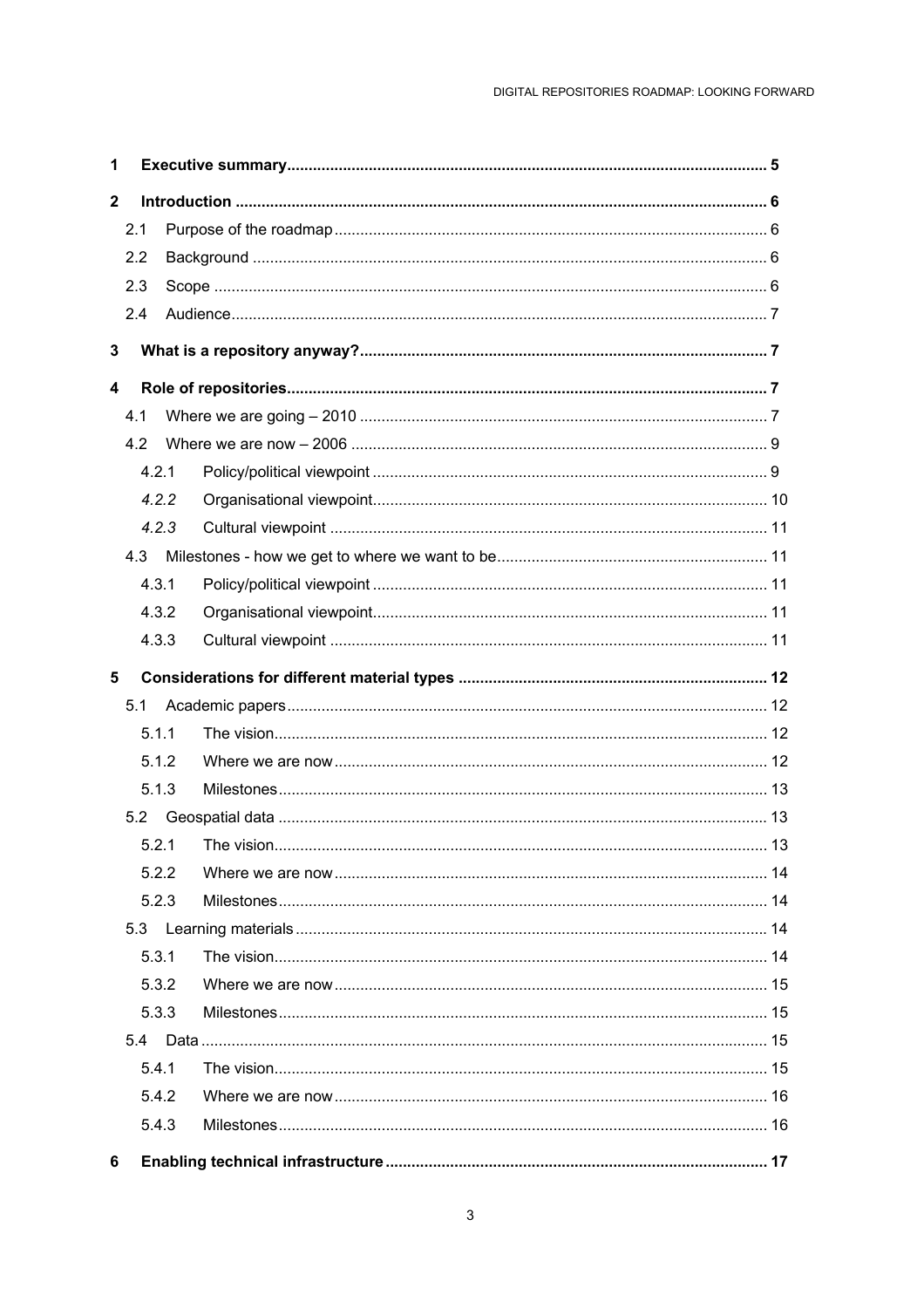DIGITAL REPOSITORIES ROADMAP: LOOKING FORWARD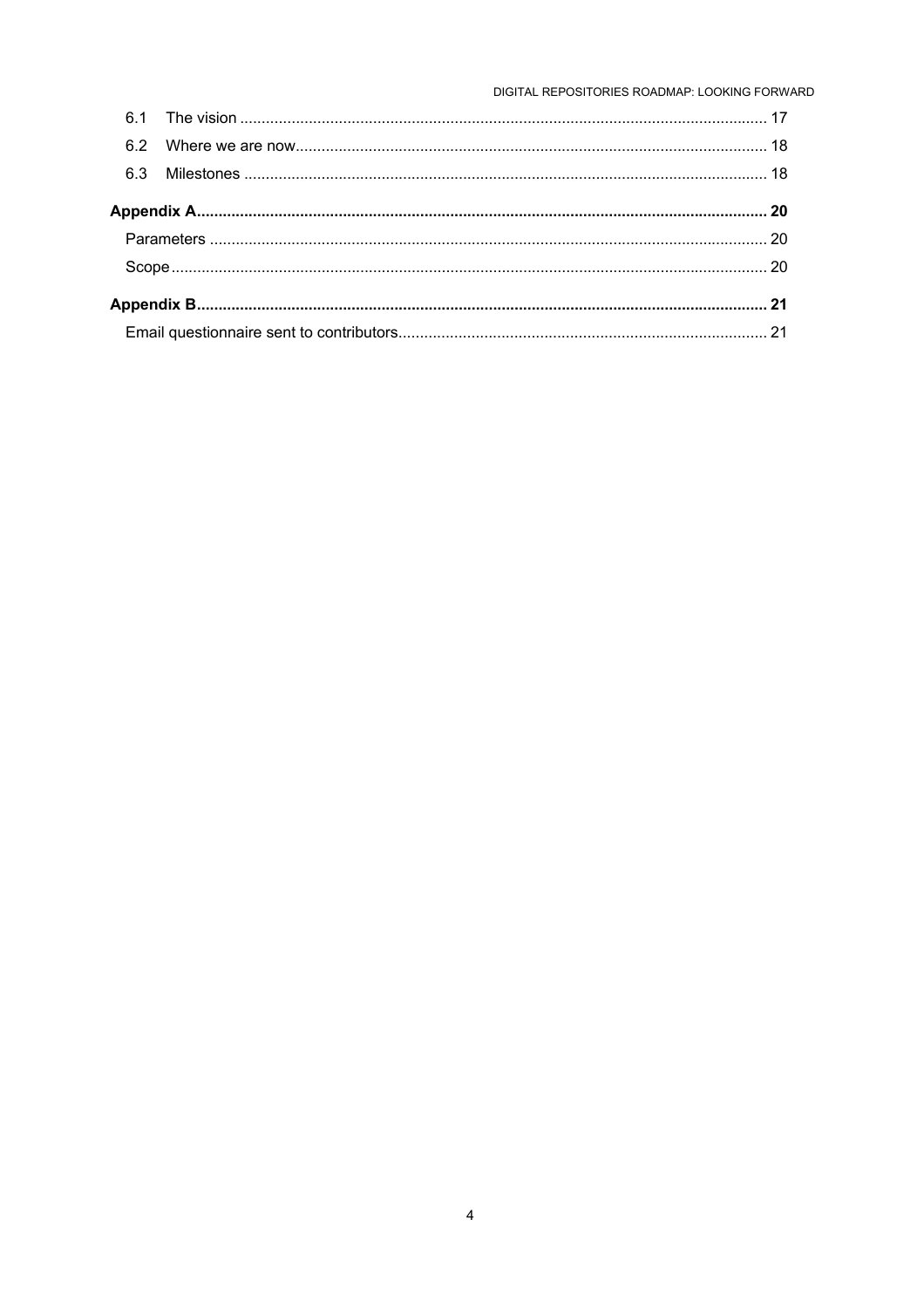# <span id="page-4-0"></span>**1 Executive summary**

This roadmap presents a vision for 2010 in which a high percentage of newly published UK scholarly output is made available on an open access basis and in which there is a growing recognition of the benefits of making research data, learning resources and other academic content freely available for sharing and re-use. Furthermore, geospatial information will be better integrated with other data through improved licensing agreements. Achieving this vision over a four-year period will not be easy, but it is intentionally set as a challenging aim in order to help focus discussion on what needs to happen to make it a reality.

The authors suggest that while the current technical infrastructure in the UK is in need of some development, it is primarily in the areas of policy (both national and institutional), culture and working practices that changes need to be made. We suggest that the JISC and the wider community need to focus their activities in the following areas:

- Policy Research councils and other funding bodies need to mandate that all scholarly publications generated by publicly-funded research are made available on an open access basis. The RAE needs to move significantly towards using open access copies of scholarly publications as a primary mechanism to support the assessment exercise. Motivated both by the open access agenda, and by the requirement to manage their digital assets effectively, institutions should build curation of scholarly publications, research data and learning objects into their information strategies. Although the long term preservation of all academic output is an important consideration, the aims and issues in this area need to be clearly articulated separately from (but in relation to) the aims of open access and asset management.
- Cultural The 'reward structures' and 'professional development' infrastructure within the academic community need to recognise open access as a valuable and important part of the profession. The community needs to find ways to encourage academics to share and re-use publications, research data and learning resources as openly as possible.
- Technical The technical infrastructure supporting open access needs to be based on a more thorough modelling of the materials being made available, the way such materials are described and identified and the mechanisms for automatically interlinking and manually citing scholarly output, research data and learning objects. There needs to be widespread agreement about the machine to machine interfaces (the services) that open access repositories should support in order to ingest and make available content and metadata. Finally, repositories should be well integrated into institutional and national access management approaches (such as Shibboleth). These activities will provide a solid environment within which a wide variety of software tools (open source and commercial) and added value services can be developed by both the public and private sectors.
- Legal The licensing of community-developed content needs to protect the intellectual property of institutions, individual academics and third-parties as necessary yet still be supportive of the open access approach. The community needs to find ways to avoid a situation where concerns about IPR are allowed to stifle the creative sharing and re-use of academic content.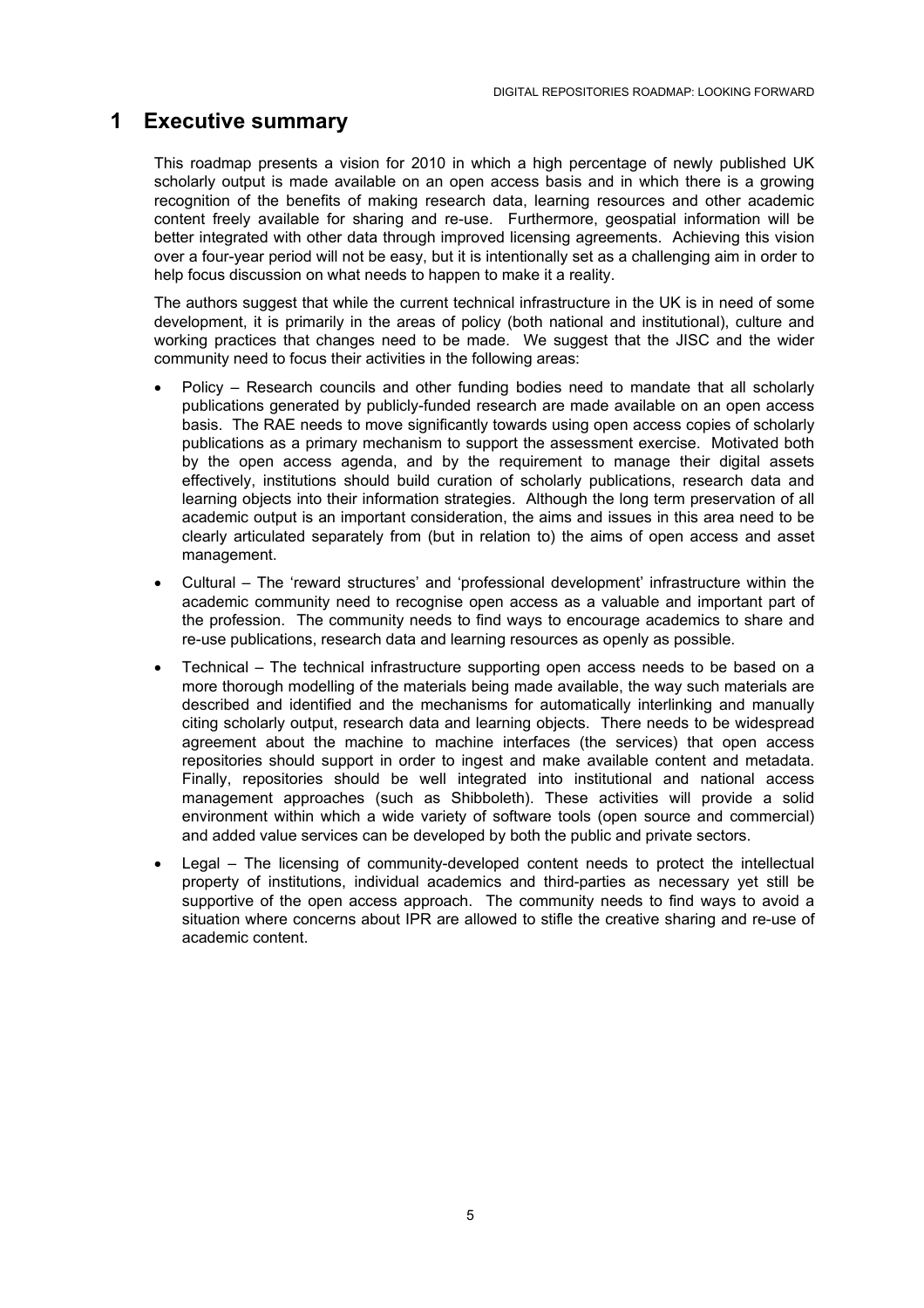# <span id="page-5-0"></span>**2 Introduction**

## **2.1 Purpose of the roadmap**

This roadmap is intended to inform the JISC's planning processes and stimulate discussion in the community. It will focus on digital repositories and their role in the information landscape. exploring:

- The starting point where we are now.
- A destination where we want to be in 2010.
- A route what we need to do to get to that destination, including the 'milestones' to be reached. As the document firms up, these milestones may be given target dates and responsibilities.

The document is a first pass at formulating a roadmap. It has been compiled taking into account previous documents and (limited) consultation with various domain experts, who were asked to input their ideas by means of an email questionnaire. The authors have freely used these contributions, but of necessity have interpreted the ideas and, in part, have also added to them. The authors take responsibility for any misinterpretations or changes in emphasis.

There are many unknowns in this area, so the roadmap is aspirational and, to some extent, speculative. This is the first iteration; the intention is to seek further input based on feedback to this draft. It is likely that versions of the roadmap will be produced in future as supporting material for various JISC calls and to inform other activities as necessary.

## **2.2 Background**

For various reasons (political, cultural and financial) the JISC has funded a range of individual digital repository projects, which, whilst they all address technical and organisational barriers to setting up an integrated UK repository system, have not sought to develop that integrated system directly. So, unlike some similar initiatives elsewhere, for example DAREnet<sup>1</sup> in the Netherlands, the JISC repository programmes have not used funding to develop a managed network of institutional repositories, but rather have explored development across a range of areas. This has resulted in programmes, FAIR and the DRP, made up of clusters of projects in various areas (data, learning, legal, preservation, integrated infrastructure) with various common themes (user requirement analysis, metadata standards evaluation, evaluation of software platforms). It has led to a range of innovative developments and to engagement with the international community.

The JISC approach has facilitated innovation across a broad range of areas, however because no central service is under development, there has been no compelling reason to address the full range of issues arising from development of an integrated infrastructure. This is unlike the situation in the Netherlands where the commitment to provide a search service across all repository content has focused attention on integration and highlighted from the start the need for a common approach to various technical issues. With the additional CSR funding now available to the JISC, the intention is to directly support development of infrastructure to maximise investment in digital content. Increased deployment of repositories within the UK will raise organisational, policy and technical issues and a common infrastructure will increase the effectiveness of that activity.

## **2.3 Scope**

l

This roadmap focuses on UK repositories for research outputs (text, data and other) and learning materials. Administrative records are out of scope. Furthermore, the roadmap is only

<span id="page-5-1"></span><sup>&</sup>lt;sup>1</sup> DAREnet. <http://www.darenet.nl/en/page/language.view/home>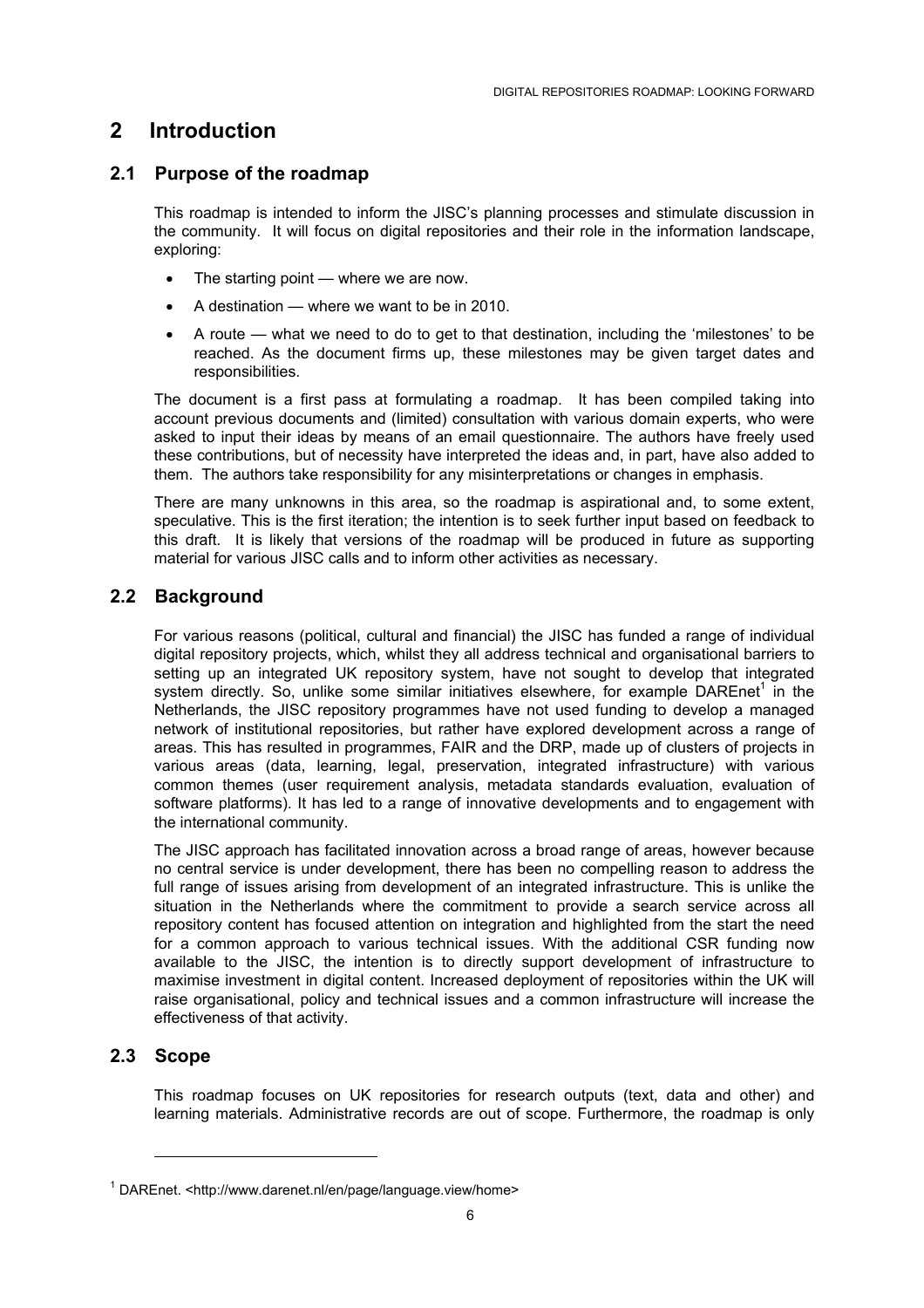<span id="page-6-0"></span>concerned with objects created, owned and shared by members of the HE/FE community not those made available to HE/FE on a commercial basis.

The roadmap will consider repository services associated with management and dissemination of research and learning outputs of UK institutions offered at institutional, national or subjectbased disciplinary level. The roadmap will not include 'repositories' that manage and provide access to information about collections and services, ontologies and terminologies, nor analysis tools (often characterised as 'registry services').

The roadmap looks towards a destination in 2010. It will describe gaps to be addressed between now and then, covering the two main strands of the Information Environment:

- discovery to delivery,
- sharing, curation and management.

#### **2.4 Audience**

The principal audiences are:

- the JISC Executive,
- the Repositories, Preservation and Asset Management Advisory Group,
- the relevant JISC Committees.

The roadmap will also be made available from the JISC Web site. It is hoped that it will be useful to HE and FE institutions as they consider their digital repositories and content policies.

# **3 What is a repository anyway?**

It comes as no surprise that there are many understandings of what a 'repository' is, and this roadmap will not try to resolve that debate. However it is worth emphasising that if we are looking ahead over a five year period then current technology and software platforms are certain to evolve. For this reason alone we suggest the emphasis should increasingly be on 'repository services' rather than on the repository as a particular software platform.

As more repositories are implemented there is a realisation of the potential for data to flow between repositories and other systems and for added value services to interplay with repository content.

This perspective was put forward by Cliff Lynch in 2003:

"*a university-based institutional repository is a set of services that a university offers to the members of its community for the management and dissemination of digital materials created by the institution and its community members. It is most essentially an organizational commitment to the stewardship of these digital materials, including long-term preservation*  where appropriate, as well as organization and access or distribution. ..... An institutional *repository is not simply a fixed set of software and hardware*."*[2](#page-6-1)*

Note that the focus on the services that the repositories provides is very important, and holds true whether the governance of the repository is at a national, agency or institutional level.

# **4 Role of repositories**

l

## **4.1 Where we are going – 2010**

The authors' overarching vision for 2010 is of a richer scholarly communication environment, based on open access to, and re-use of, scholarly materials. The phrase 'scholarly

<span id="page-6-1"></span><sup>&</sup>lt;sup>2</sup> Lynch, C., ARL Bimonthly Report 226 <http://www.arl.org/newsltr/226/ir.htm>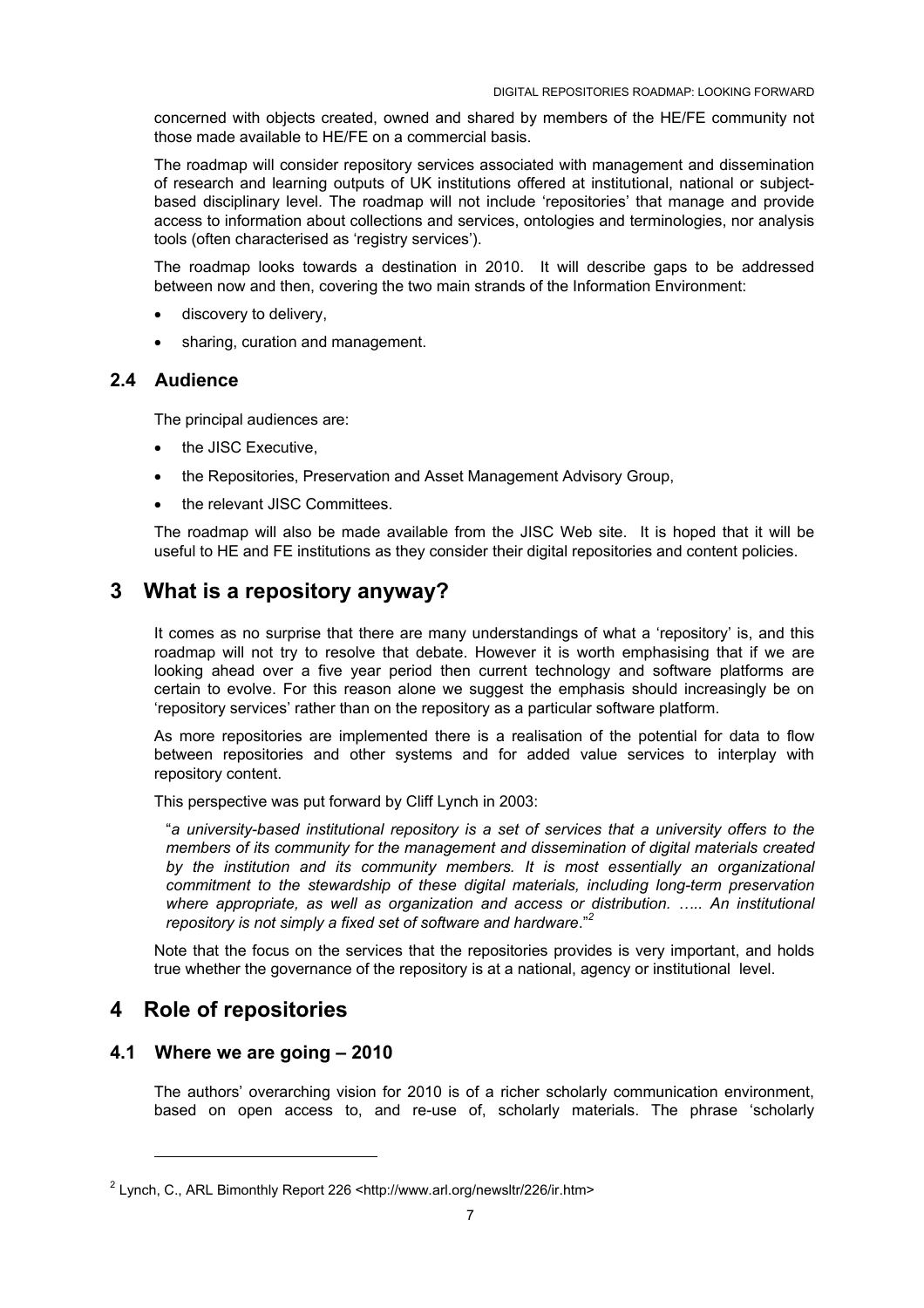communication' is used here in its richest sense to include the life-cycle of information and knowled[g](#page-7-0)e from research to learning<sup>3</sup>. While the core meaning of 'open access' is simply that materials are made freely available on the Internet/Web, it is likely that the phrase will also carry with it the notion of exposing supporting metadata about and services on those scholarly materials in order to support the kind of rich infrastructure referred to above. Motivated both by the open access agenda and by the requirement to manage their digital assets effectively, institutions will build managed curation of their scholarly publications, research data and learning objects into their information strategies. The HE and FE community will benefit from a growing number of added value services layered on top of open access materials, such services being offered by both the commercial sector and the education community itself.

Enriched scholarly communication will be supported by repository services operating at a mix of departmental, institutional, regional, national and international levels. Repository services will meet the user requirements of all members of academic institutions, covering teaching and learning materials, scholarly publications, research data, and materials produced by students. As one of this roadmap's contributors says: "*Repositories [will] be demand rather than supply*  led, and [will] have as their primary aim the fulfilment of researcher, teacher, learner, *organisational, and institutional needs*".

It is expected that repositories will continue to focus primarily on serving particular communities, for example subject-based or institutional communities; or be responsible for a particular content type, for example images or learning materials. However, the repositories of the future will be much more interoperable with systems used to support learning and teaching, Virtual/Managed/Personal Learning Environments, assessment systems, ePortfolios, etc., as well as with authoring tools, other repositories, portals and library systems.

In addition to achieving the deposit of a significant proportion of scholarly articles, there will be a expansion in the range of content currently being deposited: more commercially-published research papers, working papers, e-theses, learning objects, primary data, video, film, digitized slides and so on. Increasingly, experimental hardware in research laboratories will be configured to automatically deposit copies of raw experimental data directly into an institutional or departmental repository of some kind. Similarly, desktop tools will be able to 'save' content directly into repositories. Furthermore, there will be widely adopted mechanisms for manually citing and automatically interlinking between this diverse set of resources.

The implication is that by 2010 there will be an extensive network of repositories, both internal and external to institutions, with rich data flows between these repositories and other components in the information landscape. By establishing a network of repositories, the functional components of the information environment will become less distinct. The focus will be on the 'provision of services' rather than on the different 'networked boxes' in which objects reside during the information resource lifecycle.

Repositories will both support and consume other services. They will support aggregation of content (both metadata and full-content) by service providers and will consume services such as content (or metadata) enrichment services. Aggregation services will add value, whether by offering simple search or richer manipulation of data such as interlinking research data and academic papers, visualisation and text and data mining.

There is little consensus on the future role of repositories for preservation, reflecting wider debate in this area. In particular, there are different views as to how far institutions, as opposed to national services, will be responsible for preservation. Some people see long-term digital preservation as an added value service layered onto the network of repositories, provided either by the institution itself or external service providers. On the other hand, some regard the institution as having only a short term responsibility for the curation of research outcomes until these outcomes are formally published or stored in national data centres. From this perspective, the institution's primary responsibility is to give scholars an opportunity to access new material

l

<span id="page-7-0"></span> $^3$  Lyon, L., Carr, L., Coles, S., Heery, R., Hursthouse, M., Gutteridge, C., Duke, M., Frey, J. and De Roure, D. (2004) eBank UK Linking Research Data, Scholarly Communication and Learning. *In, Semantic Grid Workshop, Global Grid Forum 11, Hawaii, USA, 4-7 July 2004.* <http://eprints.soton.ac.uk/12461/>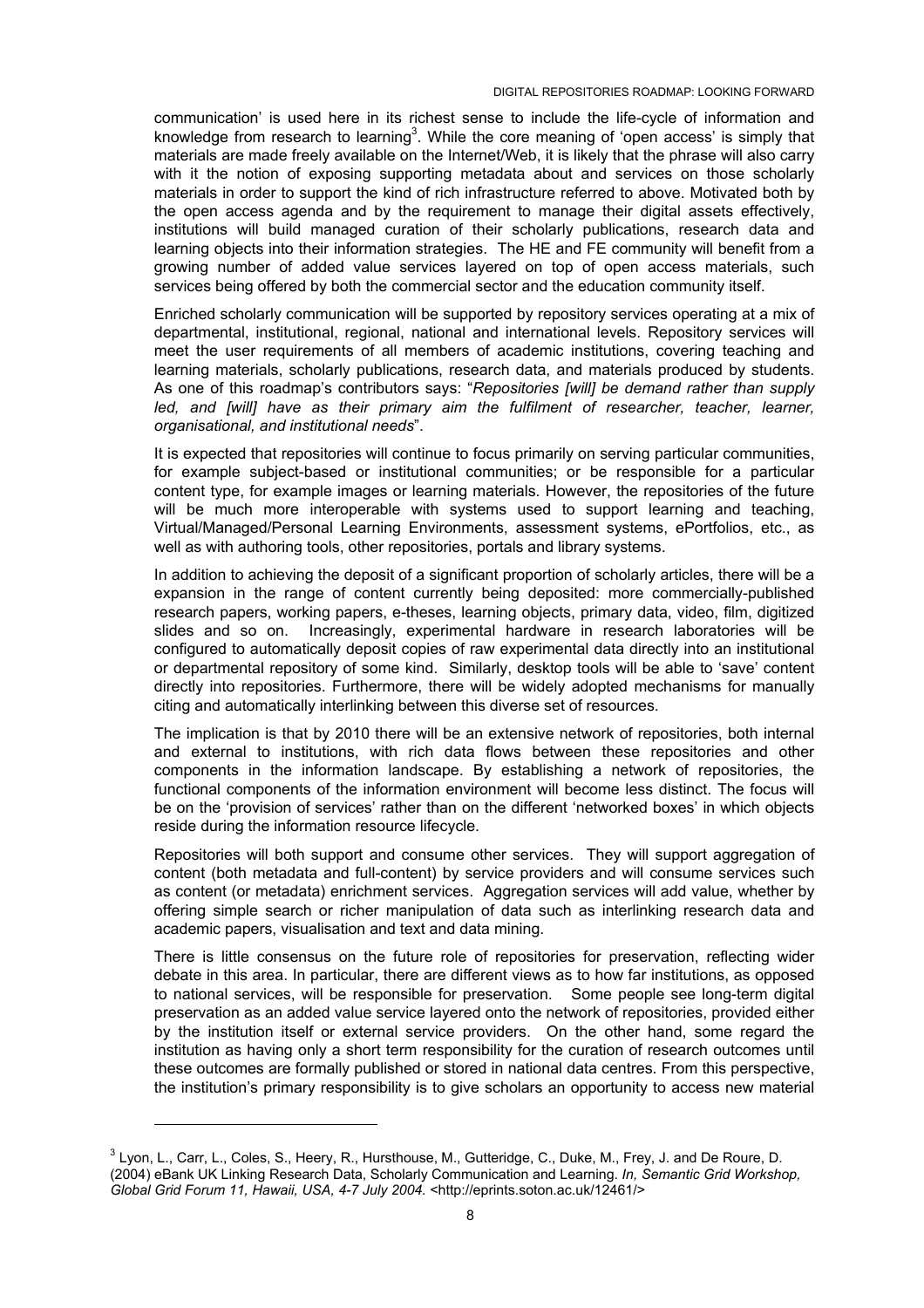<span id="page-8-0"></span>before waiting for the publication process, and to access data that would not be otherwise made available. The considerations for data, academic papers and learning material are quite different (see below). This area is further confused by the need for institutions to reconsider their records management and retention policies in the context of the growing body of born-digital information. Whatever the outcome of these discussions, the authors suggest that by 2010 there will be a firmer basis for a national preservation strategy that makes clear who has responsibility for preserving different types of data and who has responsibility for providing open access to resources.

In the area of geographical information [s](#page-8-1)ystems $4$ , staff and researchers will be able to discover, locate, access and use geospatial content that is distributed across institutions and other organisations (and that is made available under different licensing regimes) more seamlessly. Access to geospatial data held in repositories will complement data provided through Web services and more traditional content providers. Ideally we will have an integrated and interoperable services layer in UK academia with enabling tools to fully support the academic contribution to the UK Spatial Data Infrastructure.

By 2010, simple metadata will no longer be created 'manually' to the extent that it is now. Techniques such as text and data mining, topic mapping and so on will be used to create metadata and extract information. However, it is still unclear as to who will be responsible for this 'knowledge extraction' and what level of aggregation will be required for it to be effective.

As part of the transition to having a significant proportion of publicly funded research outputs being made available on an open access basis, repositories are likely to become embedded in the publication and peer review process. While it is not yet clear what impact this will have on the business models of traditional journal publishers, it is clear that the academic community will still need peer review to be undertaken in some form. The community will need to find new ways to work with and support publishers as they transition their business models to accommodate the new open access landscape. Furthermore, although open access is usually viewed as a threat to the business models of traditional publishers, it may well be the case that the availability of a significant body of open access material will prove to be the enabler of completely new business models and activities across both the public and private sectors.

Finally, it is worth noting that the institutional business drivers for repositories in 2010 are likely to differ across institutions, just as they do now. As a result, repositories will be established by institutions for a variety of reasons, whether as a showcase for research outputs, to enhance learning outcomes through the sharing and re-use of high quality learning materials, to support RAE submission, to support preservation, as an aid to quality assurance or to provide open access. Furthermore, universities may well adopt different organisational approaches to repositories, incorporating a mix of institutional, departmental, laboratory, learning material repositories and others.

## **4.2 Where we are now – 2006**

#### **4.2.1 Policy/political viewpoint**

l

At a national level, whilst the Department for Education and Skills e-Strategy<sup>5</sup> encourages improved access and availability of e-learning resources and research outputs, the lack of a clear government endorsement of open access has slowed progress towards its adoption. Some specific funding organisations, such as the Wellcome  $Trust<sup>6</sup>$  $Trust<sup>6</sup>$  $Trust<sup>6</sup>$ , have mandated that outcomes of their funded research must be made available in open access repositories but a

<span id="page-8-1"></span><sup>&</sup>lt;sup>4</sup> This document gives separate consideration to repositories of geospatial data because of the special nature of the UK licensing situation and the widespread applicability of such data to online services.

<span id="page-8-2"></span><sup>&</sup>lt;sup>5</sup> Department for Education and Skills e-Strategy "Harnessing technology: transforming learning and children's services', 2005. <http://www.dfes.gov.uk/publications/e-strategy/>

<span id="page-8-3"></span> $^6$  Wellcome Trust position statement in support of open and unrestricted access to published research, 2006. <http://www.wellcome.ac.uk/doc\_WTD002766.html>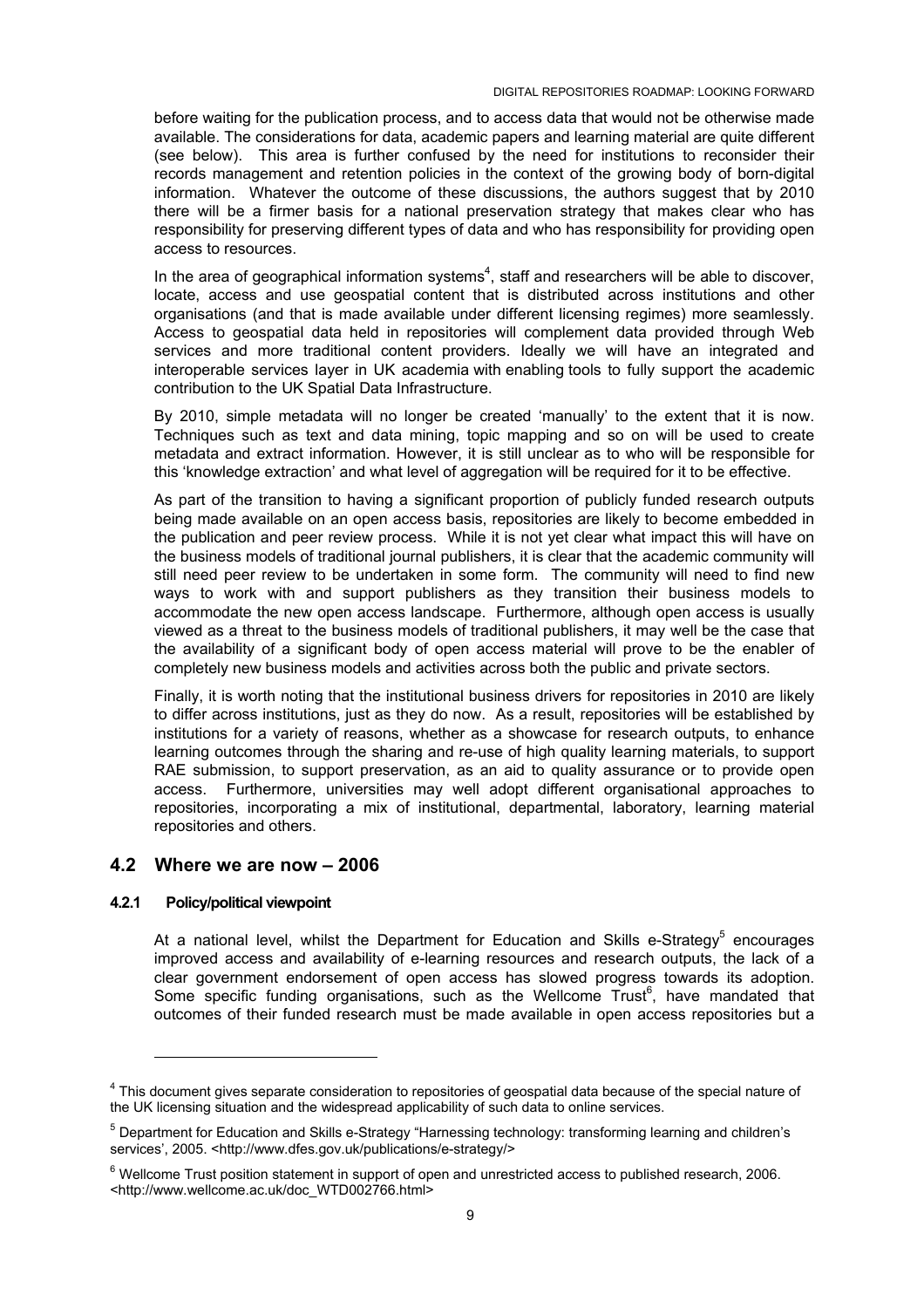<span id="page-9-0"></span>similar statement from the RCUK has not been forthcoming as yet. With no such mandates from the majority of funding bodies, or from the institutions themselves, motivating the population of repositories will be more difficult.

Not surprisingly, the current publishers of academic journals are suspicious of the open access movement, seeing it as a significant de-stabiliser of their current business models. Given the lack of a central steer and the concerns from the academic publishing industry, policy statements from the key funding bodies have not been finalised, leading to a situation in which there is no clear policy pressure on institutions to get their open access houses in order.

At the same time, there is also some lack of clarity about the relationship between repositories and the network of data centres in the UK in terms of responsibility for preservation and hosting primary data. Similarly, in disciplines where subject-based repositories exist, there is some confusion about whether open access should be achieved through the institutional repository or the subject repository.

#### *4.2.2* **Organisational viewpoint**

Repository deployment is fragmented, and repositories tend to exist in isolation rather than being embedded into an interoperating network of services. "*We've got bits and pieces but it doesn't operate as a whole and there are big gaps in provision in some areas."* Within institutions, repositories tend not to inter-work with other applications. Nor are they well integrated with other institutional repositories (although there are some examples of innovative workflows, for example between laboratory repository and cross-institutional repository in R4L<sup>7</sup>/eBank<sup>8</sup>). Similarly, institutional repositories do not closely relate to national repositories (data archives).

We are beginning to see the development of effective aggregation services that actively harvest metadata and full-content from repositories (OAIster<sup>9</sup>, Google Scholar<sup>10</sup>, Scopus<sup>11</sup>, etc.) but these are to some extent hampered by the lack of a significant body of content in the available repositories.

The understanding of what a repository is, and the services it offers, is still evolving. Whilst the outline typology presented in the Digital Repositories Review<sup>12</sup> offers a basis for discourse, there is still fuzziness in particular about the nature of an 'institutional repository', what it contains, what services it offers, and how it relates to other repositories within the institution and externally. Arguably, JISC funding is targeted to a great extent on institutional repositories. The pursuit of funding may be exacerbating a process of 'functional creep' in this area. However there appears to be a real variance in what is driving institutions to establish repositories, the selection of the content and the nature of the services they provide.

Often institutions are not clear as to their strategy for establishing repositories. There are real benefits for institutions in effectively managing their digital assets (promoting research outcomes, fulfilling preservation responsibilities, facilitating added value services such as overlay journals, data mining, etc). Such benefits can be assisted by leveraging the open access agenda. Despite this, repositories are not yet fully embedded in institutional strategy and there is perhaps a misplaced confidence that institutions will take on the full range of repository business functions. Interoperability between institutional libraries, repositories, learning management systems and MIS is still rare.

l

<span id="page-9-1"></span><sup>&</sup>lt;sup>7</sup> R4L: Repository for the Laboratory. <http://r4l.eprints.org/>

<span id="page-9-2"></span><sup>&</sup>lt;sup>8</sup> eBank UK. <http://www.ukoln.ac.uk/projects/ebank-uk/>

<span id="page-9-3"></span><sup>&</sup>lt;sup>9</sup> OAIster. <http://oaister.umdl.umich.edu/o/oaister/>

<span id="page-9-4"></span><sup>10</sup> Google Scholar. <http://scholar.google.com/>

<span id="page-9-5"></span><sup>11</sup> Scopus. <http://www.scopus.com/>

<span id="page-9-6"></span><sup>&</sup>lt;sup>12</sup> Heery, R. and Anderson, S. Digital repositories review. Report to accompany JISC Digital Repositories Programme call, 2005. <http://www.jisc.ac.uk/uploaded\_documents/digital-repositories-review-2005.pdf>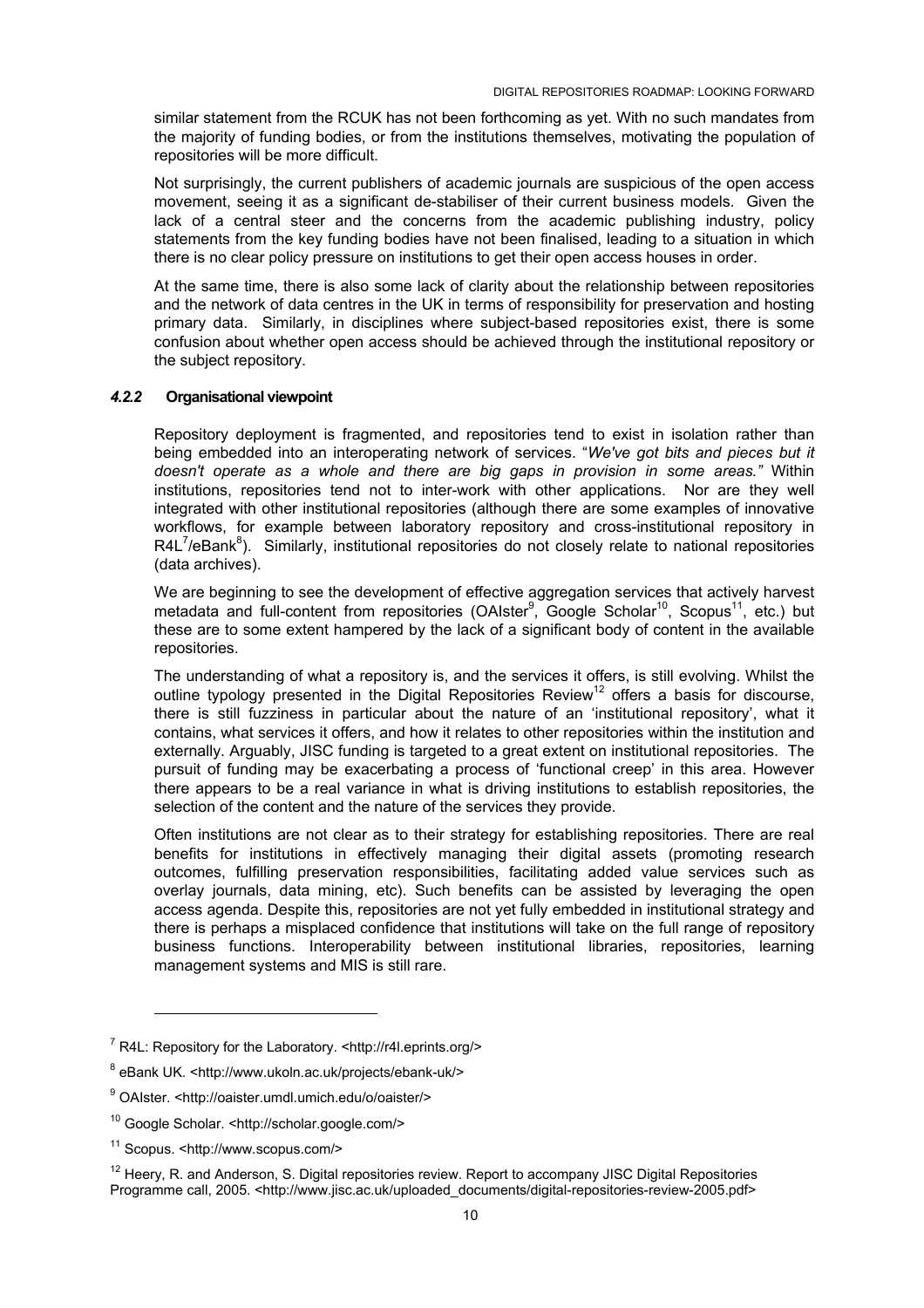#### <span id="page-10-0"></span>*4.2.3* **Cultural viewpoint**

There is a cultural gap between scientists and the library and archives world. This gap is perhaps greater than that between libraries the arts and humanities. The library and archive community does not have experience with 'big computing' and often their ability to tackle significant technical challenges is limited by a lack of resources. There may be a role here for disciplinary informatics specialists or data scientists $13$ .

Academic institutions are by their nature slow to change and even those with forward looking elearning and information management strategies are still based on traditional faculty and administrative structures. At the same time, individual researchers and lecturers have no strong motivation to change. The majority of academics do not know what repositories are, nor are they familiar with the issues around new means of dissemination.

The scholarly community needs to encourage a willingness to think differently and to take risks – but this must take place within a framework in which people gain something from their work in terms of their own aims. The 'reward structures' within the academic community also need to recognise open access as a valuable and important part of the profession. The community needs to find ways to encourage academics to share and re-use publications, research data and learning resources as much as possible.

#### **4.3 Milestones - how we get to where we want to be**

#### **4.3.1 Policy/political viewpoint**

- Ensure that there is a clear open access mandate from the Research Councils and other funding bodies.
- Realise greater national collaboration to develop a common agenda: DTI, HEFCE, JISC, research councils, charities, etc.
- Encourage institutions to define strategy for open access, re-use and preservation of research outcomes.
- Explore national and institutional preservation responsibilities; provide institutions with preservation audit toolkit.

#### **4.3.2 Organisational viewpoint**

- Carry out analysis of existing business processes, workflows and dataflows; identify opportunities for innovative inter-working between repositories and between repositories and other applications.
- Clarify the 'business process' and 'business function' aspects of a repository 'reference model'.
- Develop an ecology of repositories (note: this activity is in the Digital Repositories Support team work plan at UKOL $N^{14}$ ).
- Support institutions in embedding open access and/or repositories into their information strategies.

#### **4.3.3 Cultural viewpoint**

l

• Explore user requirements in greater detail (e.g. the STORE project<sup>15</sup>).

<span id="page-10-3"></span><span id="page-10-1"></span> $13$  Long-lived digital data collections: enabling research and education in the 21st century: report of the National Science Board, National Science Foundation, September 2005. <http://www.nsf.gov/pubs/2005/nsb0540/nsb0540\_1.pdf>

<span id="page-10-2"></span><sup>&</sup>lt;sup>14</sup> JISC Digital Repositories Support, UKOLN. <http://www.ukoln.ac.uk/repositories/digirep/>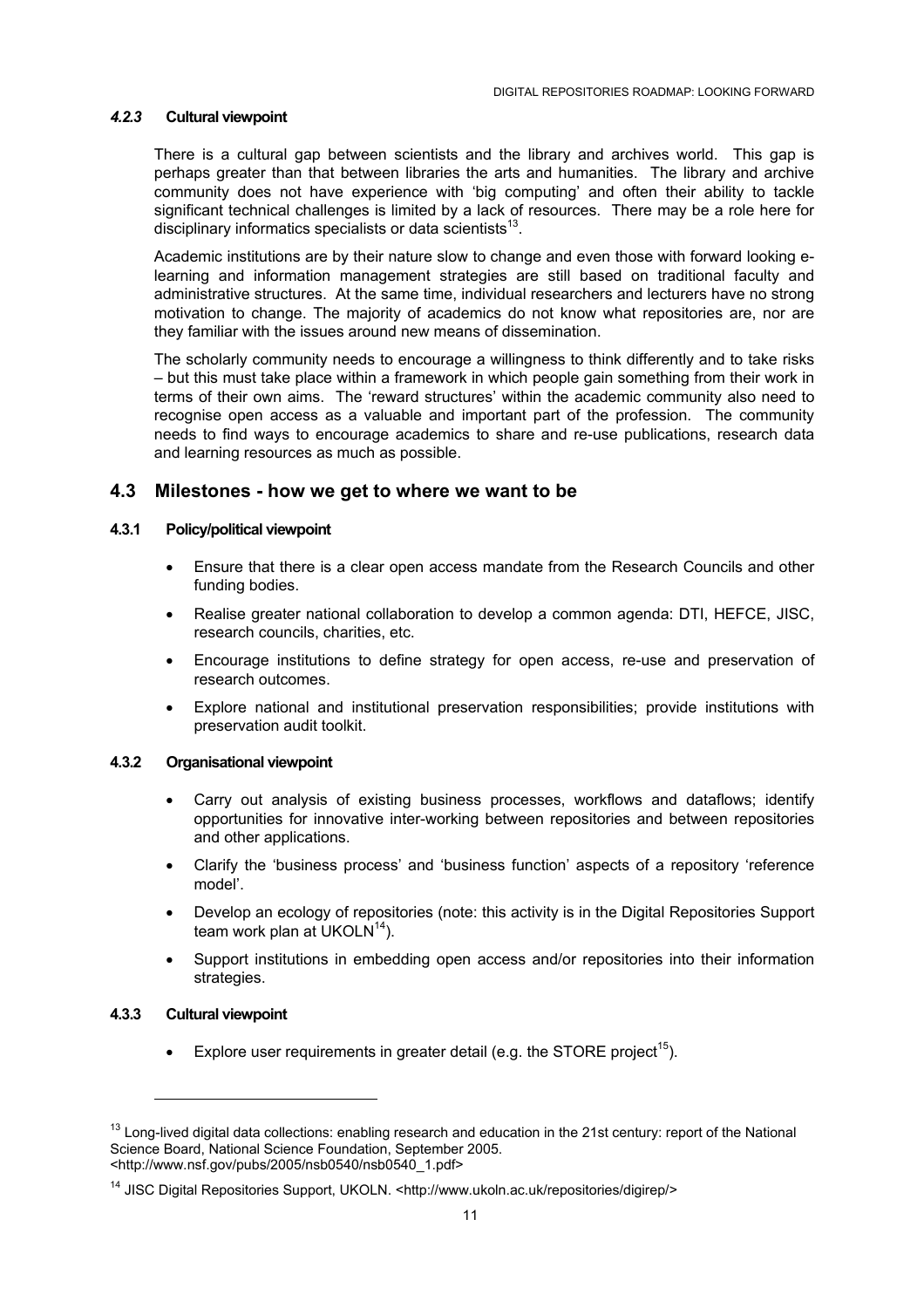- <span id="page-11-0"></span>• Progress IPR and copyright issues (e.g. TrustDR<sup>16</sup>, JISC Legal<sup>17</sup>) in order to develop a licensing framework within which the intellectual property of institutions, individual academics and third-parties is protected while at the same time encouraging the adoption of open access approaches.
- Reach consensus on linking (manually citing) data and academic papers (e.g. start being made in some DRP projects such as CLADDIER<sup>18</sup> and eBank).
- Seek to encourage the involvement of a greater range of academics in the debate about open access.

# **5 Considerations for different material types**

This section discusses some of the issues that are particular to different types of material.

#### **5.1 Academic papers**

#### **5.1.1 The vision**

As outlined above, the vision for 2010 is that there will be open access to a significant proportion of newly published publicly-funded UK academic papers, primarily through an interoperable network of institutional repositories, subject based repositories, and national services.

Authors will support self-archiving of newly published papers because of:

- Funding body and/or institutional mandate.
- Recognition that reward relies on 'impact'.
- Recognition that impact is significantly enhanced by ensuring open access to scholarly papers.

There are some who believe repositories will play a role in the future publishing infrastructure for open-access non-commercial research materials. In this view, repositories will capture outputs as these are completed by researchers, managing submission to peer review agents or to commercial publishers for 'added value publishing'. There will be an infrastructure to enable acquisition of content with minimum effort by academic authors, and to automate metadata checking and creation. Whether this vision will become reality is not yet clear. However, as indicated above, it is clear that as open access becomes more common, there will be a tipping point beyond which the business models adopted by current academic journal publishers will need to change. The community needs to work with publishers to ensure that such changes do not harm our ability to peer review academic research output.

#### **5.1.2 Where we are now**

l

Many research universities, but not all, have repositories for academic papers. However the growth in usage of these repositories by researchers has been very slow and the number of papers deposited remains small. At a national level, RCUK are still to issue a policy statement on the dissemination of research outputs. There are now statements of support from UUK and the Russell Group, but no real mandate to deposit copies of papers in an institutional repository yet exists.

<sup>15</sup> StORe: Source-to-Output Repositories. <http://jiscstore.jot.com/WikiHome>

<span id="page-11-1"></span><sup>16</sup> The TrustDR Project. <http://www.uhi.ac.uk/lis/projects/trustdr/>

<span id="page-11-2"></span><sup>17</sup> JISC Legal Information Service. <http://www.jisclegal.ac.uk/>

<span id="page-11-3"></span><sup>18</sup> CLADDIER Project. <http://claddier.badc.ac.uk/>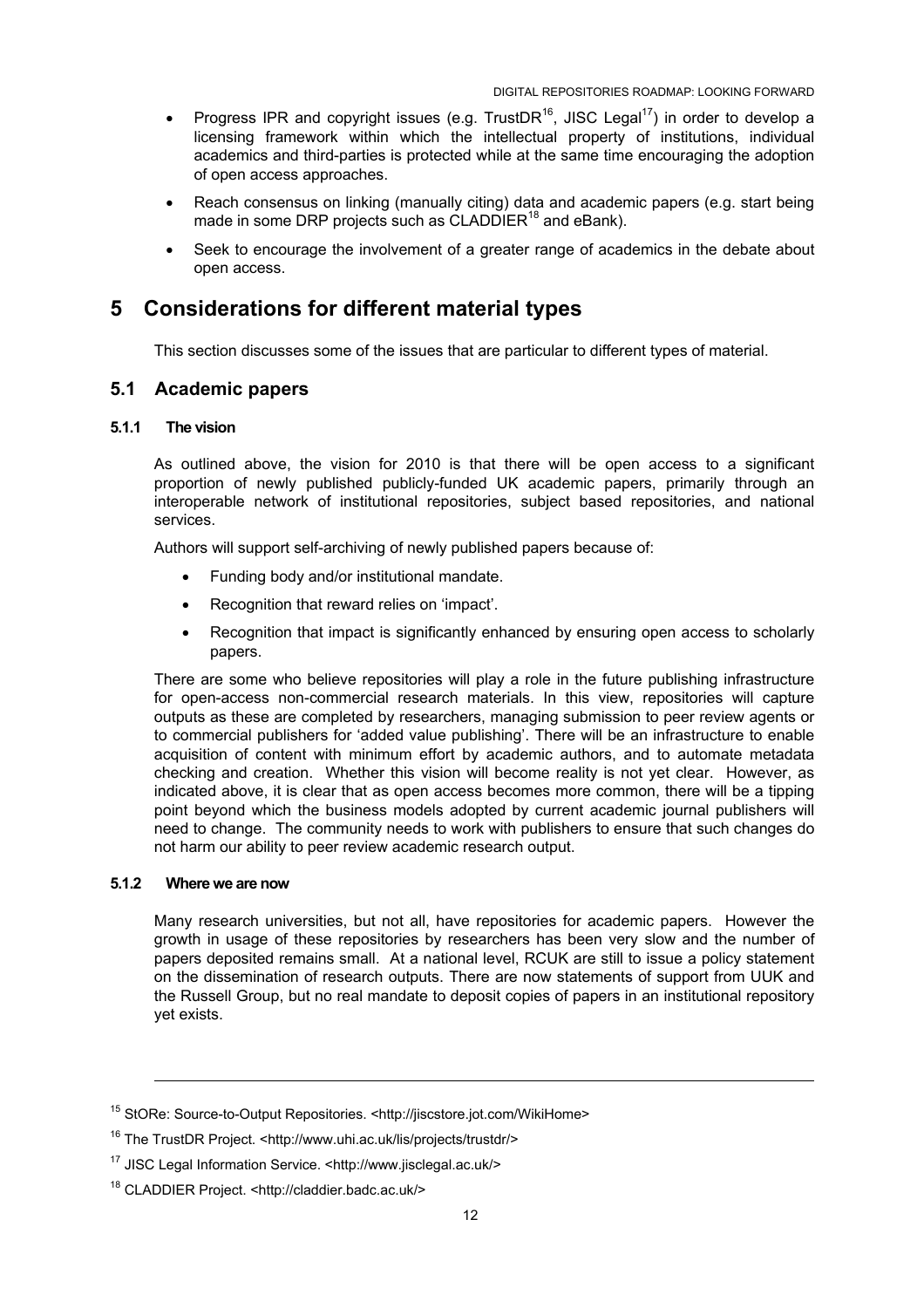<span id="page-12-0"></span>The basic technology is in place for ingest and harvesting/access by third parties but seamless technical links between repositories and authoring systems or research information systems do not yet exist.

It is still unclear how far RAE2008 will be facilitated by institutional repositories. Significant copyright issues, technical issues in terms of managing the RAE returns and statistics and cultural and trust issues appear to be hampering the use of open access repositories in the process of submitting returns to the RAE.

The barriers to greater adoption of open access affect each player differently:

- For academic authors: they need to be reassured that the normal system of academic career reward is unaffected. This goes beyond simply providing reassurance that their papers will attract high impact, to the reward value of being published in a top journal (measured differently in different disciplines – not always by impact, but sometimes by rejection rates).
- For publishers: they need reassurance that they still have a viable business model in this new world – one which recognises that research publications are generally destined to be made freely available by their authors. So they need to be primarily in the peer review business, and to be paid viably for that.
- For libraries: they need to be able to rearrange organisational workflows around a new publishing function without detriment to their existing operations (i.e. by having to swap resources to a new area and thereby deprive a still resource-hungry old area).
- For institutions: they need the security of being able to experiment with such new business models without any implied commitment to change their modes of operating unless greater efficiency for their own research management is proved conclusively.

#### **5.1.3 Milestones**

- Ensure that open access self-archiving is mandated with all major funding grants.
- Ensure that open access is embedded in the outlook of the Commission and European funding rounds.
- Encourage institutional open access policy commitment in line with above.
- Clearly demonstrate benefits of making papers available on an open access basis in terms of higher profile and more 'hits' for author/institutions.
- Citation counts and usage stats need to be unpicked and made to work in an open access environment
- Provide clear guidelines aimed at various stakeholders: institutions, repository managers, depositors. Different guidelines for different material types: scholarly papers, research data, learning objects, etc.
- Ensure that JISC endorses creative commons (and similar) licensing approaches.
- Instigate major national advocacy campaigns.
- Instigate an equivalent of the Dutch Cream of Science project to raise awareness about open access.

#### **5.2 Geospatial data**

#### **5.2.1 The vision**

The vision for 2010 is for an information environment in which geospatial data will be much better integrated with research publications and data, learning resources and other content through an enhanced technical infrastructure and improved licensing agreements. Licensing of geospatial data collected with public funding will be reformed to make possible re-use by third parties.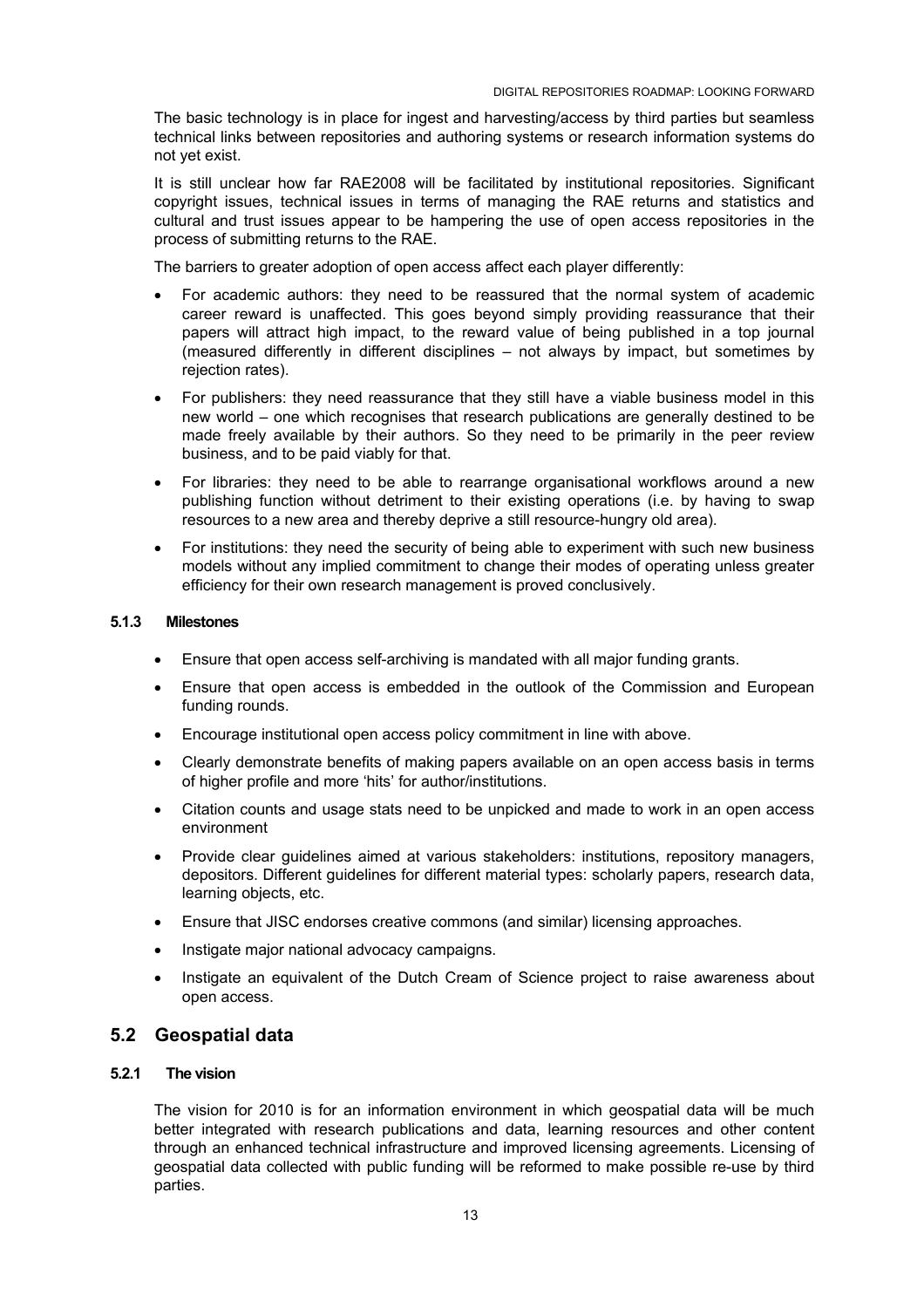#### <span id="page-13-0"></span>**5.2.2 Where we are now**

The academic community currently faces a number of issues with respect to its use of geospatial data. These are summarised here:

- Licensing issues (especially with respect to licences around derived data). Currently, the high costs of licensing publicly funded geospatial data makes re-use unattainable, even by some commercial organisations. This issue has been highlighted recently by the Guardian 'free our data' campaign<sup>19 20</sup> which encourages various government agencies to make their data freely available - referring in particular to the Ordnance Survey (mapping data), the UK Hydrographic Office (tidal and naval navigational data), the Highways Agency (traffic data) and the European Centre for Medium Range Weather Forecasting. Note that the JISC GRADE repositories project is investigating the complexities of existing geospatial data licenses and their impact upon derived geospatial data products.
- Poor data management strategies (institutionally and at an individual level) allied to a culture which perpetuates them i.e. data seen as means to an end (publication) rather than an end in itself.
- Heterogeneity in the standards world and confusion over which standards to adopt and lack of interoperability (JISC recommended vs. geospatial information community ISO approved).
- The lack of a 'big stick' to force proper resource custodianship.
- The lack of appropriate 'carrots' and measures geared towards engendering a paradigm shift in resource management.
- The lack of appropriate strategic direction and confusion over who should formulate it.
- Confusion about the role of research council funded data centres vs. institutions.

#### **5.2.3 Milestones**

- Ensure that digital geospatial data rights (licensing simplification) and related security issues are addressed.
- Produce clear guidance frameworks in order that the community may more readily appreciate and understand copyright restrictions.
- Generate improved license agreements between commercial data suppliers and academia. This will probably mean data fee increase.
- Ensure that appropriate repository-related training is available to the community.
- Mandate standards and enforce them.

## **5.3 Learning materials**

#### **5.3.1 The vision**

l

The vision for 2010 is for a growing culture of sharing and re-using learning objects, facilitated by a network of repositories at institutional and national levels (e.g. JORUM) and an enhanced technical infrastructure. Furthermore, the licensing of learning materials will be protective of the rights of authors, institutions and third-parties but supportive of an open access approach.

<span id="page-13-1"></span><sup>&</sup>lt;sup>19</sup> The Guardian, Give us back our crown jewels, 2006.

<sup>&</sup>lt;http://technology.guardian.co.uk/weekly/story/0,,1726229,00.html>

<span id="page-13-2"></span> $20$  The Guardian. Why a £5m mapping project had to double up on data, 2006. <http://technology.guardian.co.uk/weekly/story/0,,1742097,00.html>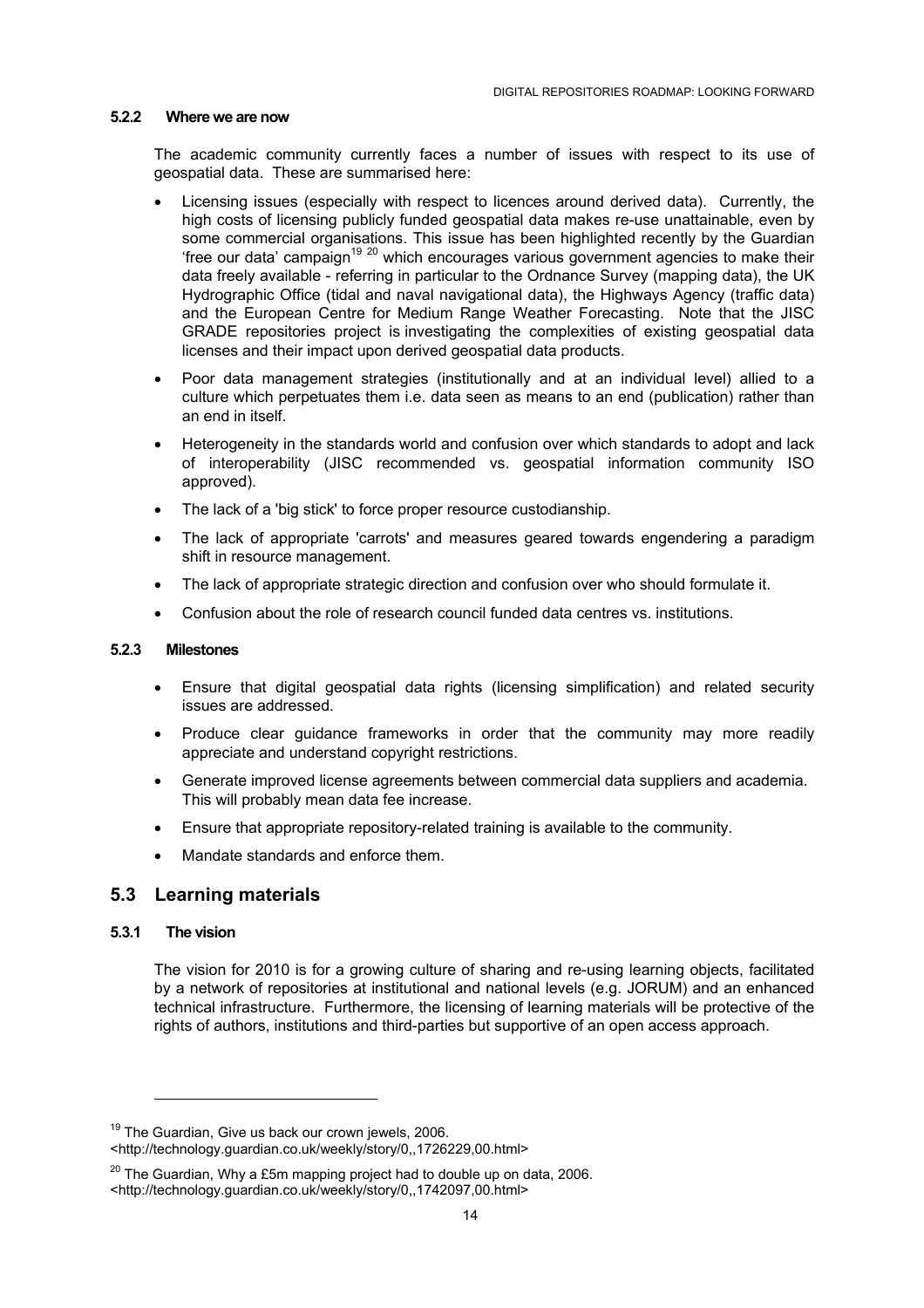#### <span id="page-14-0"></span>**5.3.2 Where we are now**

From the perspective of the teaching and learning domain many practitioners have been slow to realise the importance of managing the outputs of their teaching practice. The diversity in how teachers view their practice and the types of resources that they use is huge. There may be some acceptance that "learning objects" belong in "learning object repositories" but learning objects make up a tiny proportion of the outputs and resources generated by this domain. In addition, academic staff traditionally like to control the use of their teaching materials and submitting them to any kind of repository raises all kinds of issues regarding ownership, copyright, quality control, sharing, reciprocity, etc.

Although many teachers are happy to use materials developed by others, there are still barriers to the effective re-use and sharing of online materials. Furthermore, the rapid expansion in the use of elearning in universities presents such a culture change that some teachers are still experiencing difficulty in using elearning resources.

From a policy and political viewpoint, institutions are increasingly becoming aware of the importance of managing their scholarly publications but this awareness has not yet fully translated to the teaching and learning domain.

Finally, from a technical viewpoint, specifications and standards for sharing content are now being implemented by a reasonable range of products, and some practical interoperability is being achieved. Unfortunately, in many cases different approaches are being taken for different types of elearning content. However, there is some awareness that convergence would be desirable (for example the latest version of IMS Question and Test Interoperability specification uses IMS Content Packaging and IEEE LOM metadata).

The key issues related to development of repositories from a teaching and learning perspective have been outlined by Campbell $^{21}$ .

#### **5.3.3 Milestones**

- Institutions should find a way of providing staff with seamless access to the different kinds of online resources that are available.
- Divisions between library and learning and teaching support services need to be overcome.
- Resources and systems need to be put in place that overcome some of the reasons behind the unwillingness on the part of many teachers, especially at HE level, to use materials that they themselves have not developed. For example, teachers should be able to customize resources and embed them in their own materials rather than be forced to take entire courses unmodified.
- Mechanisms that ensure that the time and effort spent discovering suitable resources is minimized need to be developed, for example by integrating resource discovery with other teaching activities, facilitating engagement with other like-minded practitioners and supporting intelligent filtering of resources.
- IPR policies for learning materials developed by academics need to be clarified, recognising the value of the resource to the institution (and so recognising the institution's stake in keeping it available) while not creating barriers to wider sharing.

## **5.4 Data**

 $\overline{a}$ 

#### **5.4.1 The vision**

The vision for 2010 is for an information environment in which there is a growing culture of making raw research data available on an open access basis. In many cases this will be done

<span id="page-14-1"></span> $21$  Campbell, L. M. Repository issues from a teaching and learning perspective. CETIS, 2005.

<sup>&</sup>lt;http://www.jisc.ac.uk/uploaded\_documents/repos\_issues\_cetis\_feb05.pdf>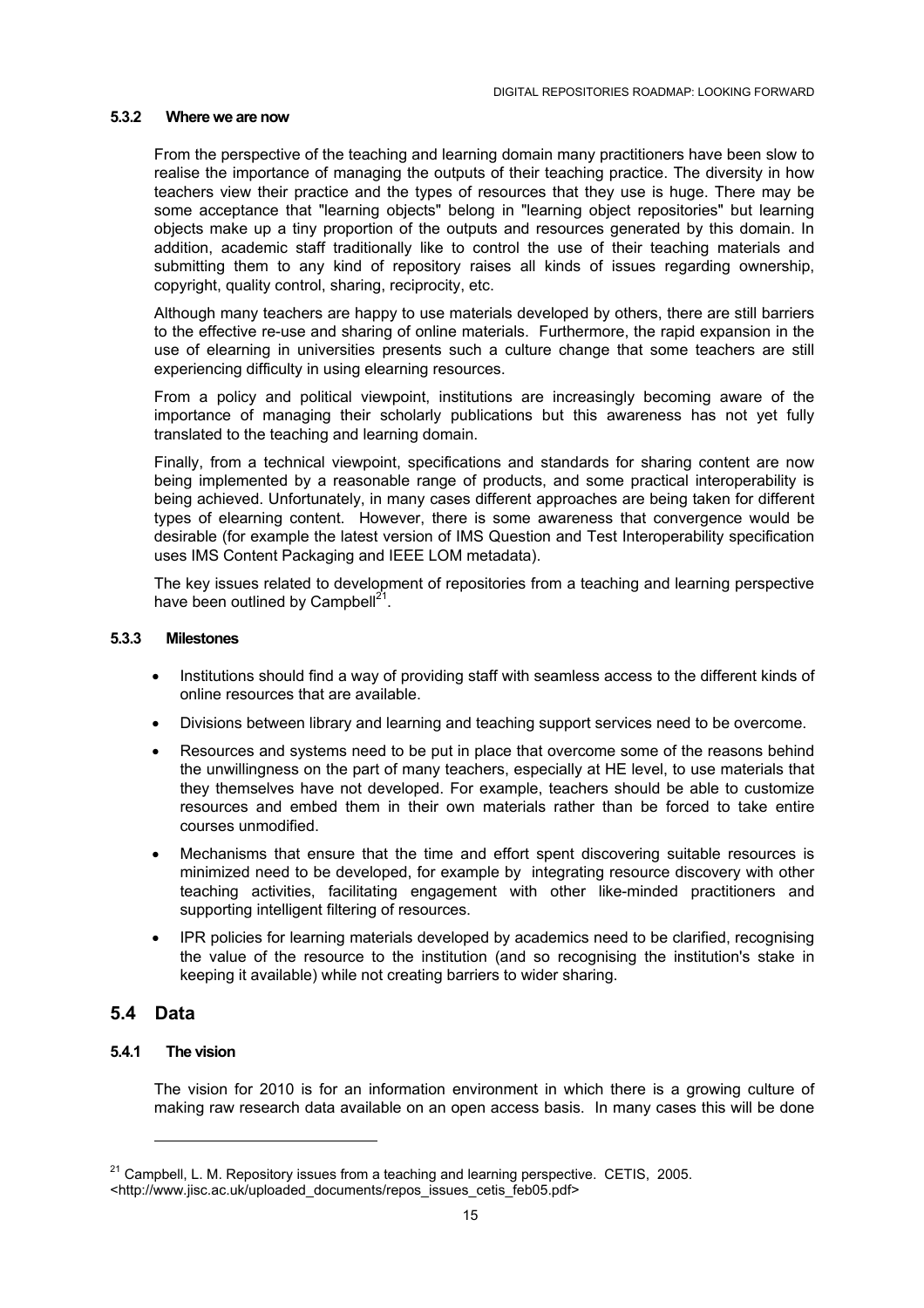<span id="page-15-0"></span>through departmental or institutional repositories, often with direct links to laboratory equipment. The metadata required to access, understand, and manipulate scientific datasets will continue to be largely the preserve of domain-experts. The community's adoption of a common technical infrastructure for repositories will ensure interoperability between all types of repositories, particularly between those holding scholarly publications and those holding research data.

Such an approach will greatly enhance the visibility of the evidence base upon which research is based, encouraging the citation of and re-use of research data and improving the ability of learners to understand the processes on which science is based.

However, the issues raised above regarding preservation of materials in repositories become even more important when one considers research data, since the volume of data forces one to distinguish between repositories, archives, and data centres. There are particular issues as regards curation and preservation of scientific data over time. No single institution is likely to have the appropriate mix of individuals to maintain and migrate for the future all the data and metadata it has produced in the previous 12 months, let alone over the institution's digital lifetime. It is therefore unlikely that departmental or institutional repositories will be the long term home of academic research data for preservation purposes.

#### **5.4.2 Where we are now**

Data management within organisations, particularly universities, is not corporately managed. Organisations need to discover what data they hold and document it. Some organisations, e.g. NERC, have designated data centres but others have no organised formal data curation mechanisms, so mixed picture often coloured by funding issues.

Culturally, data repositories have been the property of 'scientists' and here there is some tension between the data and information community. Institutional repositories could fill a gap where there is no data archive, but there needs to be a demonstration of how different repositories treat 'data'.

In policy and political terms, data is now being viewed as an open access candidate. For example, the OECD declaration<sup>22</sup> and working groups are picking up on the repository lead. Technically there are many topics being discussed in this area, including preservation, metadata, persistent identifiers, etc. Many of these issues are currently being addressed in projects. However, there is a need for aggregating the outcomes of these projects for best practice evolution and transition to a production/service environment.

#### **5.4.3 Milestones**

 $\overline{a}$ 

- Institutions need to invest in research data repositories.
- Robust acquisition policies and discovery mechanisms need to be developed.
- Agreements need to be reached about unique identifiers and citations for all datasets.
- We need functionality and services that support curation, migration and preservation.
- We need online interaction with research data and links to all related information of all media types.
- We need systems that allow the IPR in research data to be managed properly.
- IT, data and information communities need to work together to support research data repositories and to build on each others skill.
- The community needs to develop mechanisms that foster advocacy, mandates, funding, early adopters and demonstrators with designated responsibilities aggregated at discipline or regional level.

<span id="page-15-1"></span><sup>&</sup>lt;sup>22</sup> Information Todav Inc., 2006. OECD Ministers Support Open Access for Publicly Funded Research Data. <http://www.infotoday.com/newsbreaks/nb040209-2.shtml>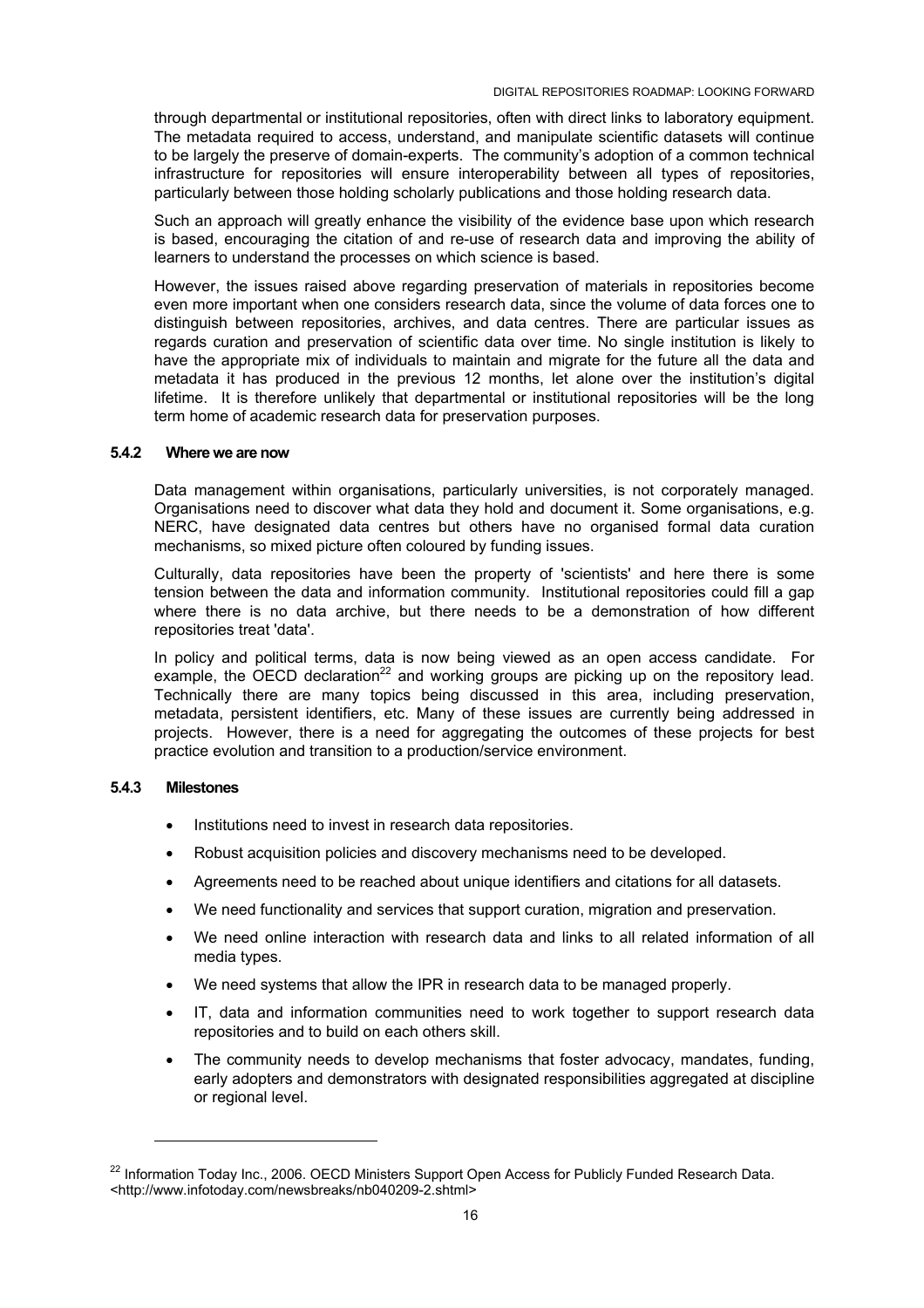# <span id="page-16-0"></span>**6 Enabling technical infrastructure**

## **6.1 The vision**

The vision for 2010 is for a technical infrastructure that supports the deposit, discovery, access and use of objects in repositories by software applications. Such an infrastructure needs to work across both open access and closed repositories and be based on a more thorough modelling of the objects being made available, the way such objects are described and identified and the mechanisms for automatically interlinking and manually citing scholarly output, research data and learning objects. There will be widespread agreement about the machine to machine interfaces (the services) that open access repositories should support in order to ingest and make available content and metadata. This activity will provide a solid environment within which a wide variety of software tools (both open source and commercial) and added value services can be developed.

This vision is based on there being more widespread agreement about how the relatively complex objects found in repositories are packaged together and exposed. Such agreement will be instantiated in the software used to deliver repository systems and the other services with which they interact. Although building support for one or more of the current packaging standards into repository software should be relatively straight-forward, software will also need to have some knowledge about the 'complex object models' being used. Without this knowledge, repository software will be able to unbundle a package into its component parts, but it will not understand the relationships between the component parts in order that actions can be performed on them in sensible ways.

In the general case, the issues associated with sharing knowledge about the modelling constructs being used within complex objects are non-trivial. The authors suggest that this is a 'semantic Web' issue that requires significant research work. In specific cases, it may be possible to agree particular 'complex object' models for particular applications (a model for scholarly publications, a model for datasets, a model for lecture objects, etc.). But even if this approach is taken, designers of repository software will need to marry their potentially complex internal data-structures with the externally visible packaging standards according to each of the chosen models, as data flows in and out through the repository APIs (search, harvest, deposit, delete, obtain). It is not clear how easy it will be to do this in an open-ended and flexible way.

Given this complexity, it may be sensible to first develop a very lightweight packaging framework, which can be used consistently across repositories but which is flexible enough to support the more specific packaging requirements of particular domains.

Within the agreed technical infrastructure there will be widespread agreement about how packages and the objects they contain are identified and the mechanisms for creating 'context sensitive' links (e.g. using the OpenURL) between those objects and packages.

Access to institutional and other repositories will be controlled within the same 'single sign-on' access management framework adopted for other internal and external resources.

Finally, the licences under which resources are made available will be more commonly available in a machine-readable form, and therefore more suitable for supporting a DRM-based infrastructure.

Although the conceptual thinking that underpins the technical infrastructure sounds complex, it needs to be instantiated in a relatively simple and intuitive form. This will encourage adoption of the framework by a wide range of developers and service providers, including those creating services outside the academic domain. Content exposed through the infrastructure must be made available in a form that is suitable for use by the 2010 equivalents of Google and Yahoo and in a way that is compatible with the ranking mechanisms that they adopt for 'ordinary' Web sites.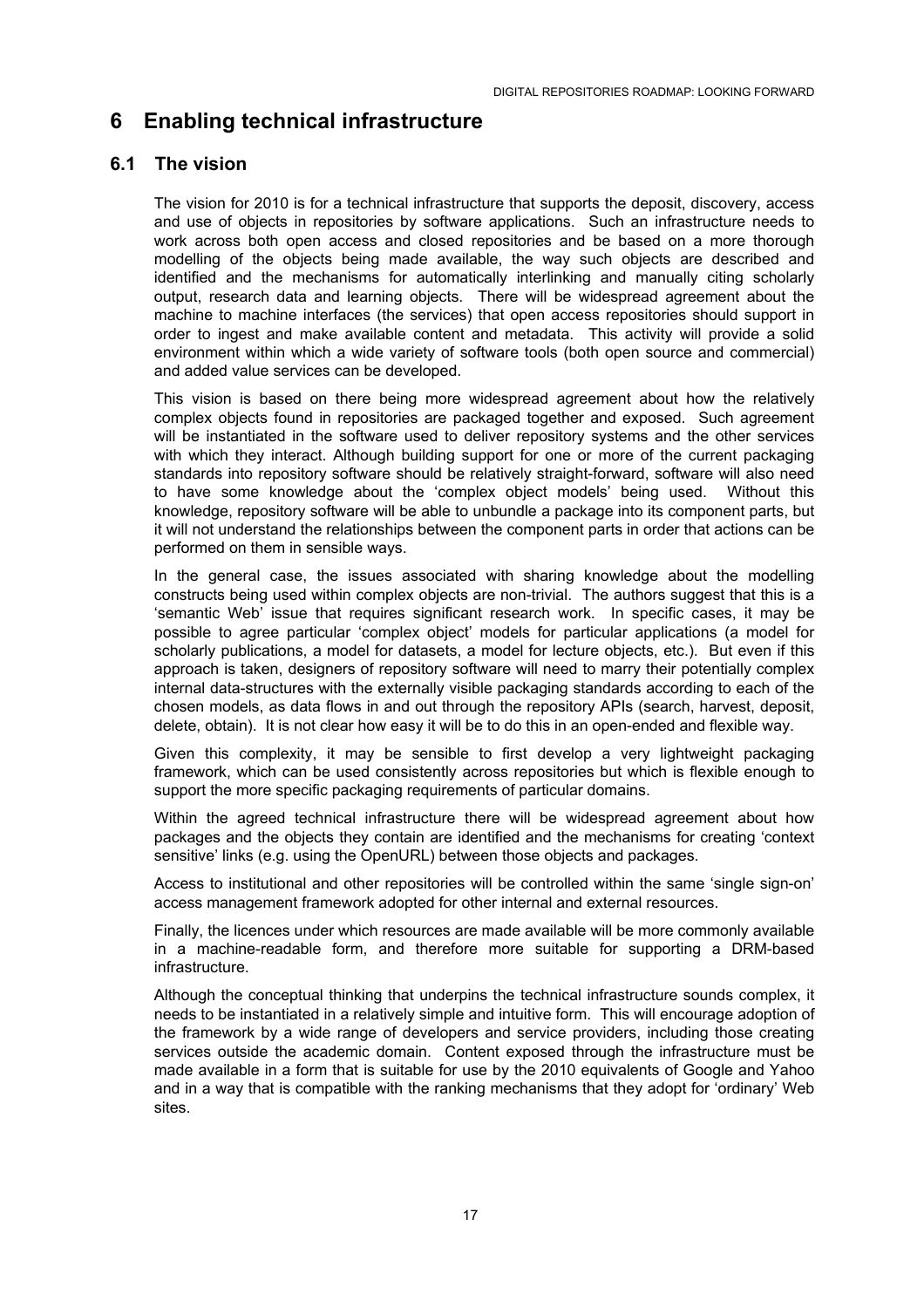#### <span id="page-17-0"></span>**6.2 Where we are now**

Two key standards underpin much of the current repository activity. Firstly, the OAI Protocol for Metadata Harvesting is used to support the regular gathering of metadata records from repositories by other service components in the information environment. Secondly, the metadata records exchanged using the protocol are typically based on Dublin Core metadata standard. Unfortunately, it is clear that the current usage of simple Dublin Core metadata and the rather loosely coupled bundles of related objects found in many repositories leads to problems for the consumers of metadata from those systems. As the ePrints UK project found, it is difficult or impossible in many cases to reliably tie identifiers and metadata records to individual 'manifestations' of scholarly material (e.g. the PDF version of a particular scholarly paper), largely because of the widely varying practices across institutions. In general this means that it is often difficult for software robots to move reliably from the harvested metadata record to the full-content of a particular resource. Repositories, particularly those holding scholarly publications, have tended to be developed around relatively simple 'single item' objects. Even where repositories handle multiple versions and/or formats of the same item, there tends to be a single metadata record for the item, linking to the multiple versions/formats.

In the case of learning object repositories it is well understood that much of the content that will be deposited will be in the form of IMS Content Packages (i.e. reasonably tightly-coupled complex bundles of resources). The same is also likely to be true of repositories holding scholarly publications and research data in the fullness of time, where we are likely to see a move towards some form of packaging of 'complex objects'. Consider, for example, a typical 'eprint' (if such a thing exists). Conceptually, an 'eprint' consists of a 'work' and one or more 'manifestations' of that work (a PDF file, a Word document, etc.). Each of these things may also have separate metadata records associated with them. Being able to bundle these separate chunks of content and metadata together in some form, wrapped in a METS or MPEG-21 DID package, will simplify (at least in the long term) the way that these kinds of objects can be deposited, managed and retrieved from repositories.

As indicated above, objects in repositories are currently identified in inconsistent ways across different repositories. For example, in some repositories of scholarly publications the identifier for the 'work' is exposed for use by remote service components. In other cases, the identifier for each 'manifestation' is exposed. This creates a problem not just for services that harvest the metadata and/or full content, but also for those, such as 'appropriate copy' OpenURL link resolvers, that need to create robust linkages into the repository.

The integration of repositories into institutional single-sign-on access control mechanisms is not consistent currently. In some cases, users of institutional repositories must register separately (and are assigned a separate username) for the repository. This is inconsistent with a general trend, both within and across institutions, to move towards single-sign-on.

Finally, the community does not currently adopt a very consistent use of licences for the content in repositories. There is some use of Creative Commons licences, but these are felt to be inappropriate in some contexts (e.g. in the case of Jorum). Furthermore, there is little or no use of automated digital rights management (DRM). As a result, the automatic protection of content in repositories is not yet a reality. While this is not an issue in the context of open access material, it may hinder the take up of repositories in other areas.

#### **6.3 Milestones**

- Develop a 'complex object' model (i.e. an agreed way to model arbitrary bundles of objects) in order that the relatively complex objects held in repositories can be dealt with in a more fully automated and interoperable way.
- Develop agreed mechanisms for instantiating 'complex objects' (that conform to the model) in a concrete syntax such as XML.
- Agree mechanisms for identifying 'complex objects' and their component parts. Note: A Dutch national DOI agency is being established to provide DOIs for research papers, learning objects and other content. UK repository projects could benefit from this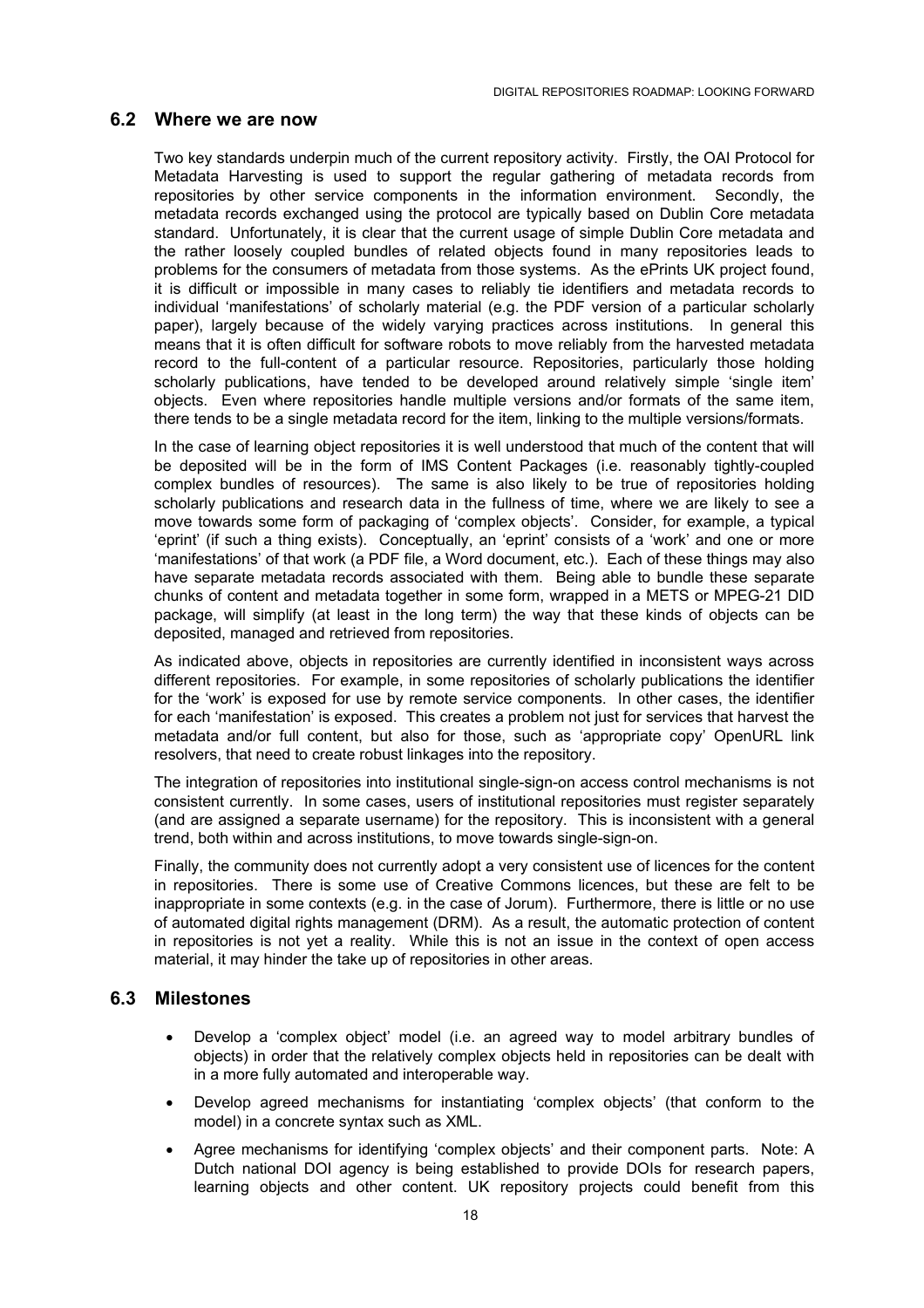experience. Within the UK, the eBank project is piloting use of DOIs for scientific data. The project is registering datasets with the German National Library of Science and Technology (TIB). The authors recommended that collaboration on identifiers for range of resources is taken forward within Digital Repository Programme project cluster.

- Agree mechanisms for creating 'content sensitive' links to 'complex objects' and their component parts (e.g. using the OpenURL standard).
- In the short term, agree mechanisms to use 'qualified' Dublin Core metadata to describe simple (single-item) objects as they are currently held in repositories. For example, agree sets of guidelines for how to use qualified DC to describe scholarly publications, learning objects, research data, etc.
- Agree the machine to machine interfaces (the services) that open access repositories should support in order to ingest and make available content and metadata. Using the language of the eFramework for Education and Research, this means that the community needs to develop a 'repository' reference model, agreeing the protocols and data formats to support at least 'putting', 'getting' and 'deleting' content and metadata in repositories (in single-item and bulk mode) $^{23}$ .
- Ensure that repository content is well integrated with the large-scale Web search engines (e.g. Google) and that the adopted methods of exposing and interlinking resources does not harm the link-based and other ranking mechanisms adopted by many of them.
- Ensure that repositories are well integrated into institutional and national access management approaches (such as Shibboleth).
- Ensure that content licences are adopted as consistently as possible. Consider setting up a registry of the licences in use across repositories to support and encourage this.
- Work towards DRM solutions that allow software to take decisions based on machinereadable licences.
- Agree mechanisms for manually creating citations (e.g. in scholarly publications) to research data and other resources.
- Develop modular services to be provided by repository software suppliers which can be plugged in to deliver different functions e.g. preservation, RAE outputs, personal profiles (CVs), etc.
- Develop aggregator services that use the features of the technical infrastructure to hide the complexities of the repository landscape and offer a single, seamless view of UK repository content to downstream service components in the information environment.

 $\overline{a}$ 

<span id="page-18-0"></span><sup>&</sup>lt;sup>23</sup> Powell. A. 2005. A 'service oriented' view of the JISC Information Environment. <http://www.ukoln.ac.uk/distributed-systems/jisc-ie/arch/soa/>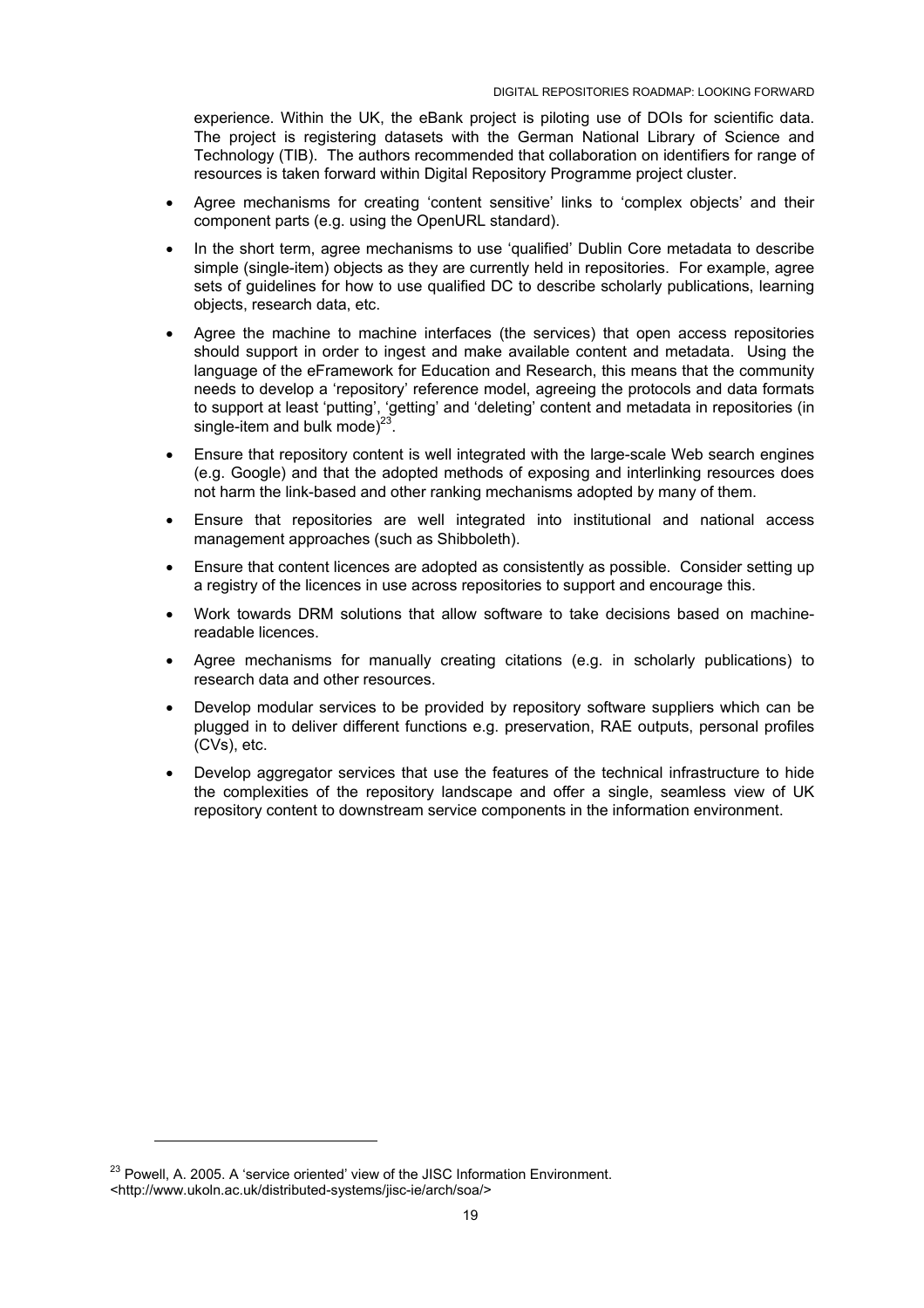# <span id="page-19-0"></span>**Appendix A**

## **Parameters**

The roadmap looks towards a destination that is the UK repositories infrastructure in 2010. It will describe annual milestones between now and then covering:

- The two strands of the Information Environment:
	- o discovery to delivery
	- o sharing, curation and management
- Technical issues such as metadata and interoperability, federation architecture (including the relation to Shibboleth)
- Legal resources (licences, licence services)
- Policy resources (accepted practice relating to, for example, repository file format policies and retention policies, plus audit and certification – perhaps – to underpin trust in them)
- Barriers and opportunities at the organisational, national, cultural levels
- Principles on which decisions should be made on roles and responsibilities (for example, who collects and quality-assures preservation metadata?)

## **Scope**

The following scope notes define the focus of the document, but in each case it will be important to specify the boundary relations between that which is in scope and that which is out of scope for the roadmap.

- Geographical scope:
	- In scope: the UK

Out of scope: everywhere else

- Object types:
	- In scope: research outputs (text, data, other), learning materials
	- Out of scope: Administrative records
- Media types:

In scope: Potentially all (text, image, sound, moving image, simulation, etc) Out of scope: None

Object provenance:

In scope: objects created, owned and shared by members of the HE/FE community Out of scope: objects made available to HE/FE on a commercial basis